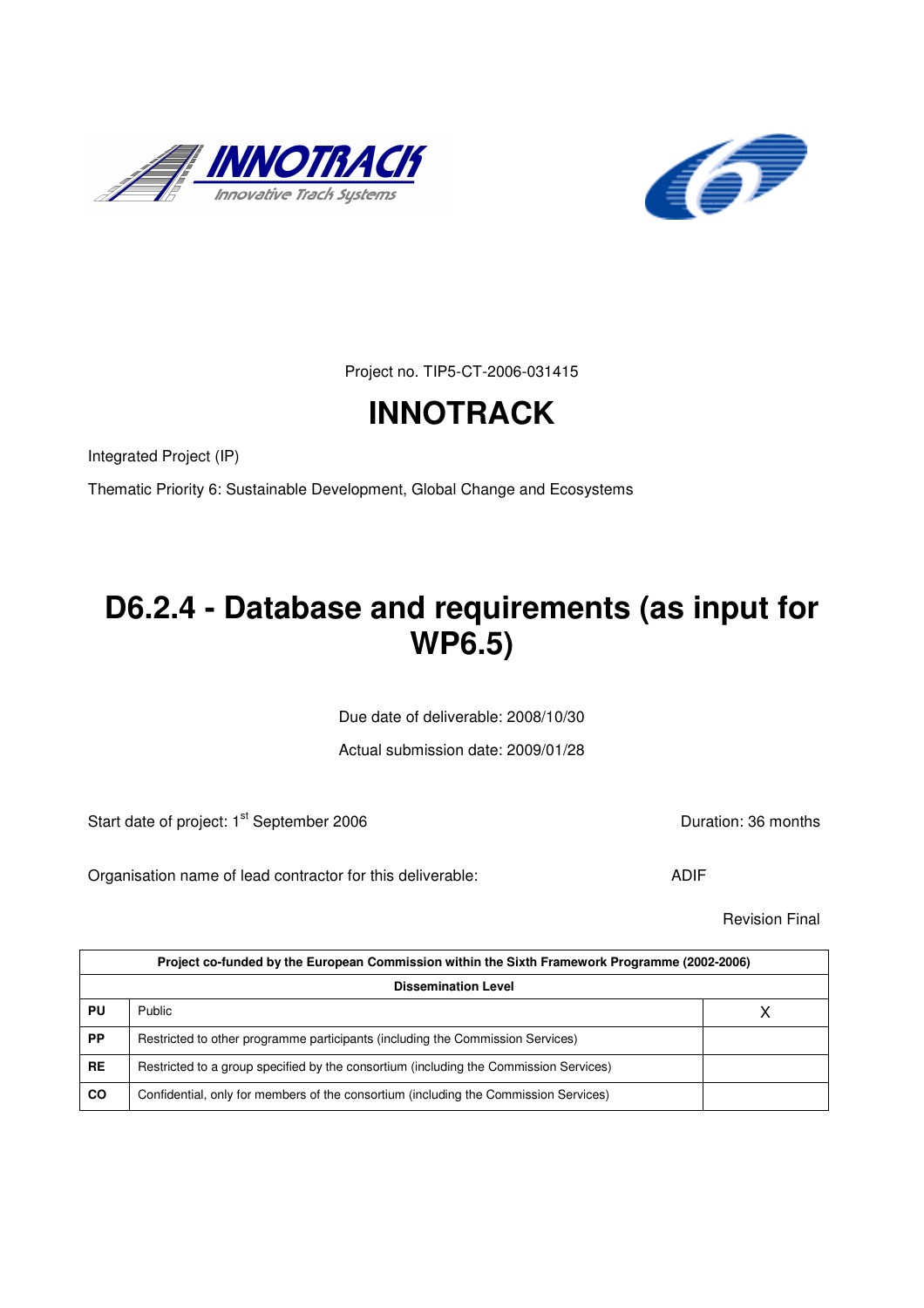# **Table of Contents**

| 1. |                                                                                                                                                                                                                                                                                                                 |  |
|----|-----------------------------------------------------------------------------------------------------------------------------------------------------------------------------------------------------------------------------------------------------------------------------------------------------------------|--|
| 2. |                                                                                                                                                                                                                                                                                                                 |  |
|    | 2.1<br>2.2<br>2.3                                                                                                                                                                                                                                                                                               |  |
| 3. |                                                                                                                                                                                                                                                                                                                 |  |
|    | Requirements for Life Cycle Cost assessment of INNOTRACK innovations 8<br>3.1<br>3.2<br>3.3 <sub>1</sub><br>3.3.3.1<br>3.3.3.3<br>3.4.1 Required innovations (after D.6.2.2/3) for LCC calculation within WP6.521<br>3.4.2 Probabilistic analysis for INNOTRACK LCC estimations using Monte Carlo Simulation 22 |  |
| 4  |                                                                                                                                                                                                                                                                                                                 |  |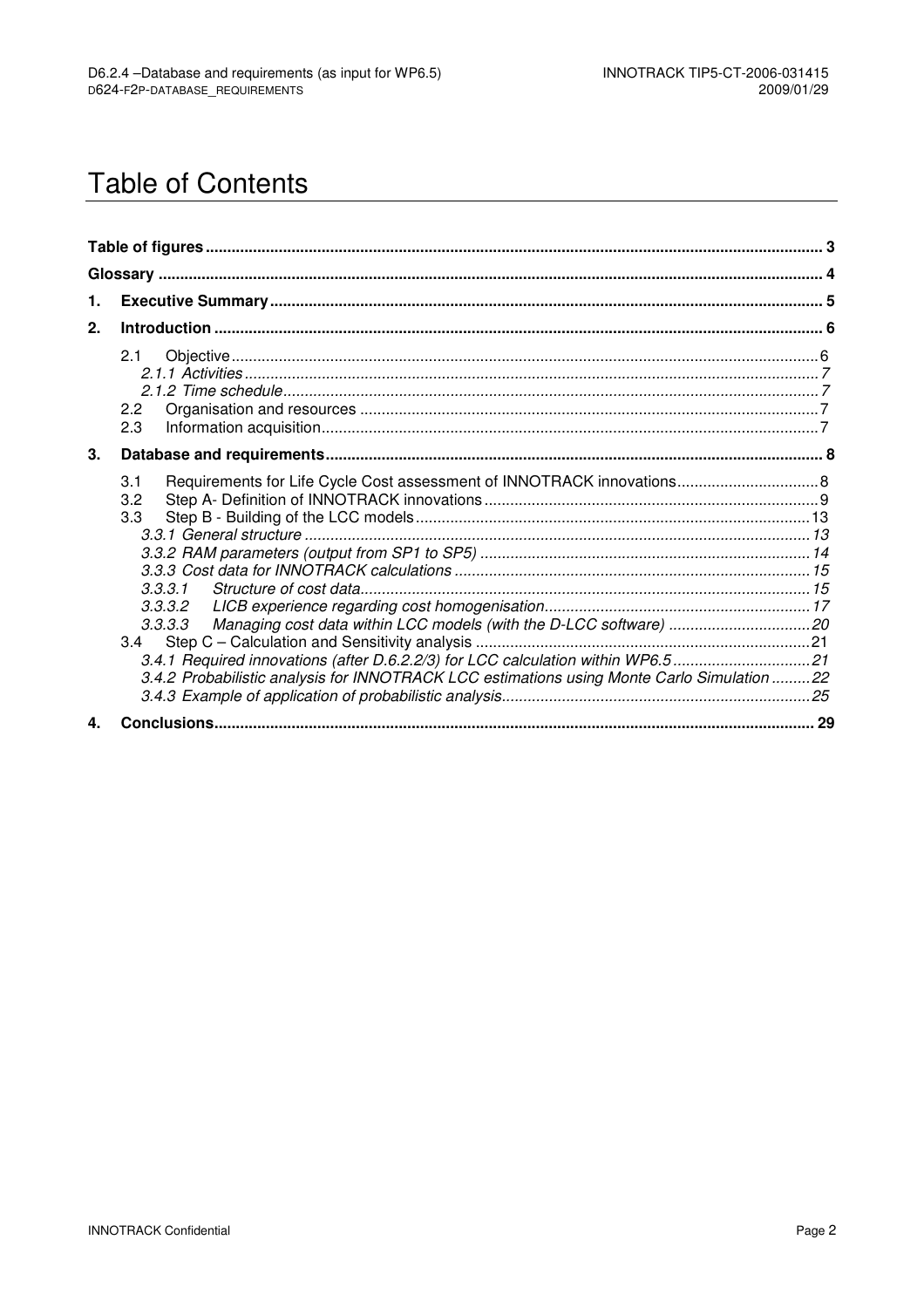# Table of figures

| Figure 2 - Example of DGAG short version of LCC cost matrix for railway track analysis 8                      |  |
|---------------------------------------------------------------------------------------------------------------|--|
|                                                                                                               |  |
| Figure 4 - Identification of cost elements affected by the innovation (to be included on the LCC analysis) 10 |  |
| Figure 5 - Example of questionnaire feedback for an SP4 innovation. More detail in WP6.5 (D.6.5.1)  13        |  |
|                                                                                                               |  |
|                                                                                                               |  |
| Figure 8 - Relative variation of the cost of track components in Europe, according to LICB study  18          |  |
| Figure 9 - Partial view of LICB spreadsheet with an example of different labour cost factors applied.  19     |  |
| Figure 10 - Impact of track utilisation on maintenance and renewal costs, according to LICB study  19         |  |
| Figure 11 - Example of relationship between cost effectiveness and possession time  20                        |  |
|                                                                                                               |  |
|                                                                                                               |  |
|                                                                                                               |  |
|                                                                                                               |  |
|                                                                                                               |  |
| Figure 17 - Cumulative distribution functions for solution A and B obtained from Monte Carlo simulations 27   |  |
|                                                                                                               |  |
|                                                                                                               |  |
|                                                                                                               |  |
|                                                                                                               |  |
| Table 4 - Expected LCC estimations for solution A and solution B (deterministic approach) 26                  |  |
| Table 5 - Statistics for Solution A and Solution B obtained from Monte Carlo Simulation  28                   |  |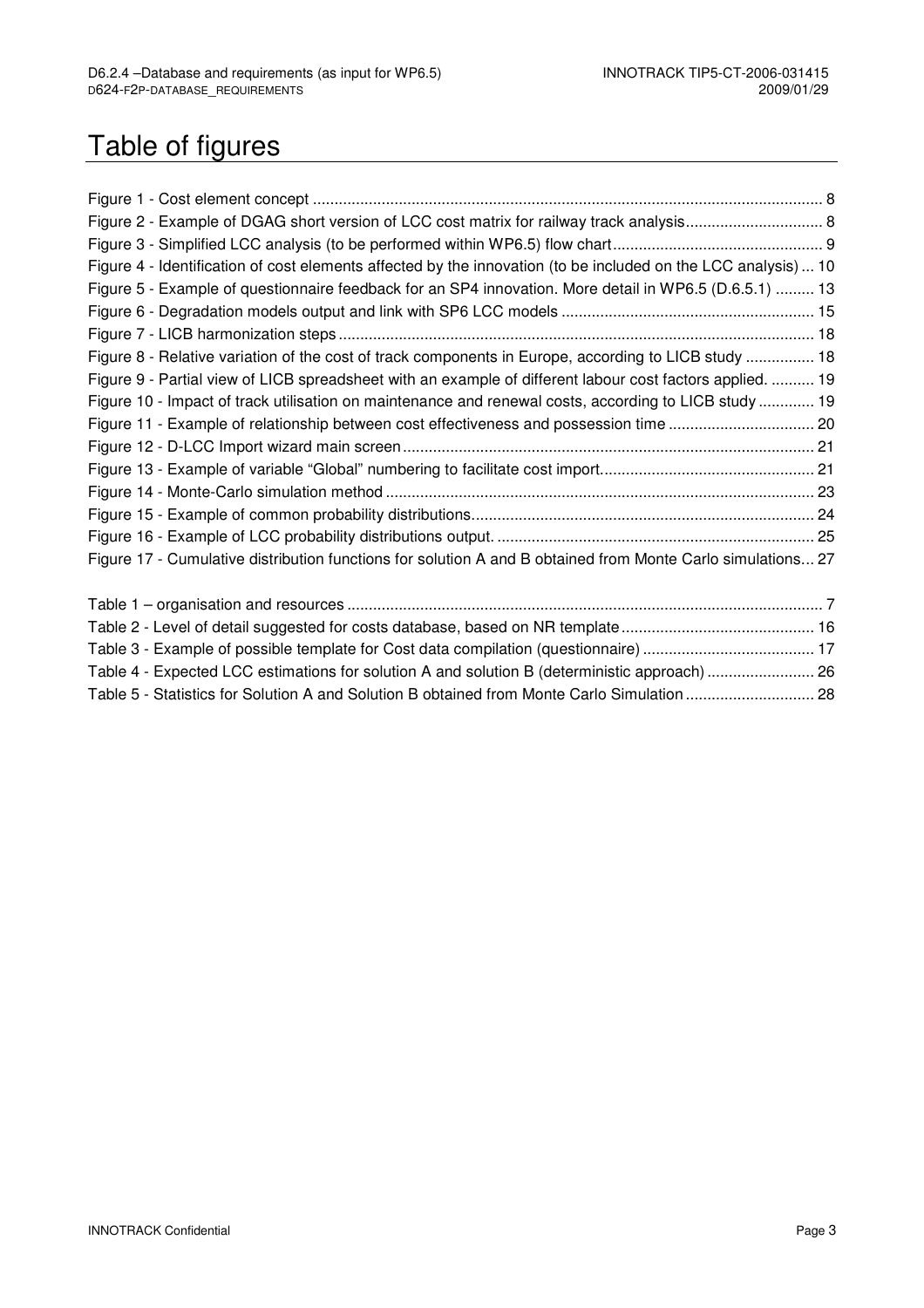# **Glossary**

| Abbreviation / | <b>Description</b>                                    |
|----------------|-------------------------------------------------------|
| acronym        |                                                       |
| <b>CBS</b>     | Cost Breakdown Structure                              |
| IM             | Infrastructure Life Cycle Cost Manager                |
| <b>LCC</b>     | Life Cycle Cost Analysis                              |
| <b>LCCA</b>    | Mean Time Between Failure                             |
| <b>MTBF</b>    | Mean Time To Repair                                   |
| <b>MTTR</b>    | Net Present Value                                     |
| <b>NPV</b>     | Product Breakdown Structure                           |
| <b>PBS</b>     | Reliability, Availability, Maintainability and Safety |
| <b>RAMS</b>    | Work Breakdown Structure                              |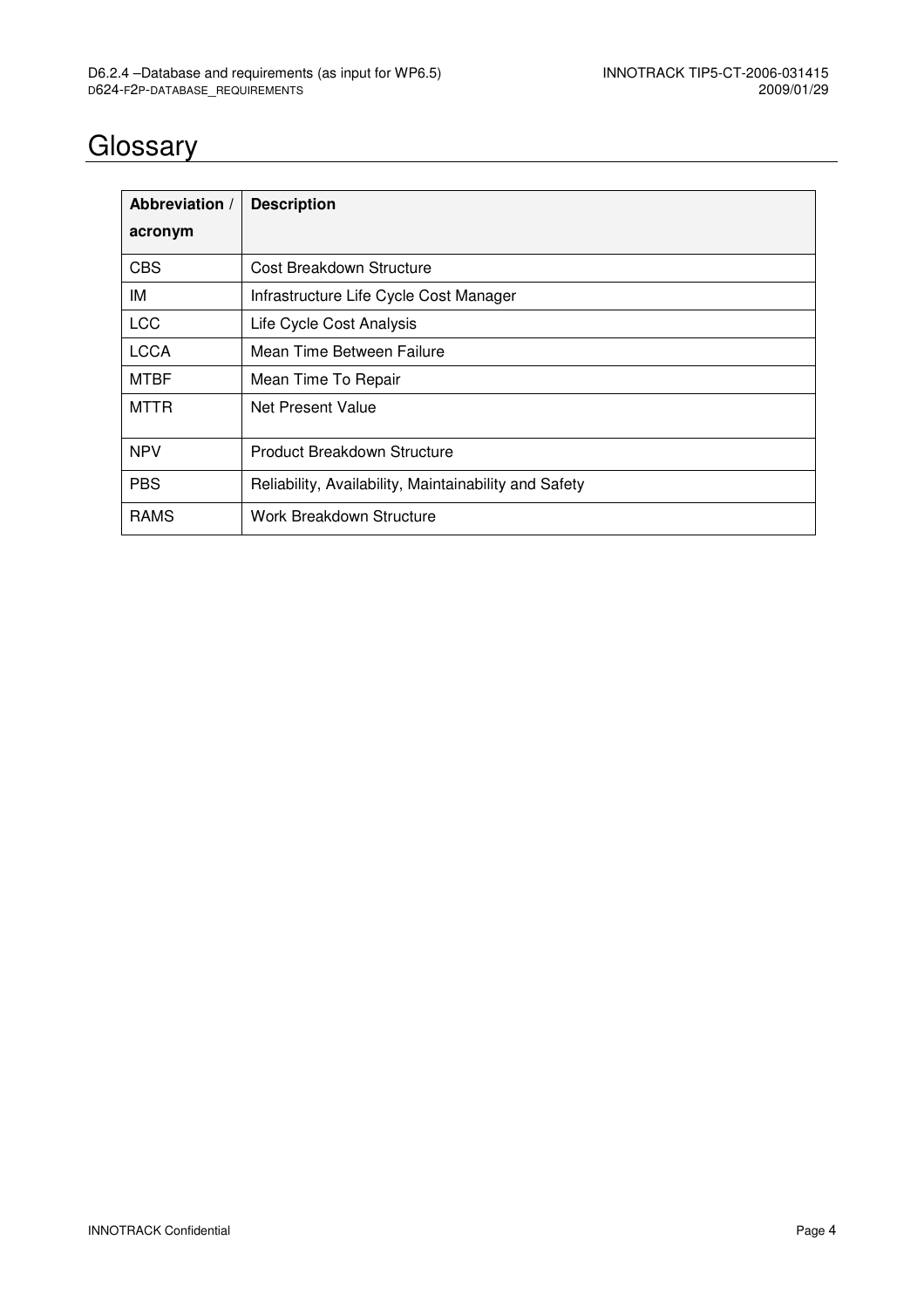## 1. Executive Summary

INNOTRACK addresses mainly the objective of reducing Life Cycle Costs (LCC), while improving the RAMS characteristics of a conventional line with a mixed traffic duty. In the field of railways, RAMS technology and LCC are starting to be implemented and will provide a definite advantage to the IM:s (Infrastructure Manager) in helping calculate costs for the implementation of innovative technologies. In the frame of INNOTRACK these methods will be defined at a European level and used to identify cost drivers and assess the track components. The sub-project SP6 deals with RAMS and LCC. Work Package 6.2 deals with Life Cycle Cost Methodology and this last deliverable presents guidelines on the requirements to address LCC analysis within Work Package 6.5.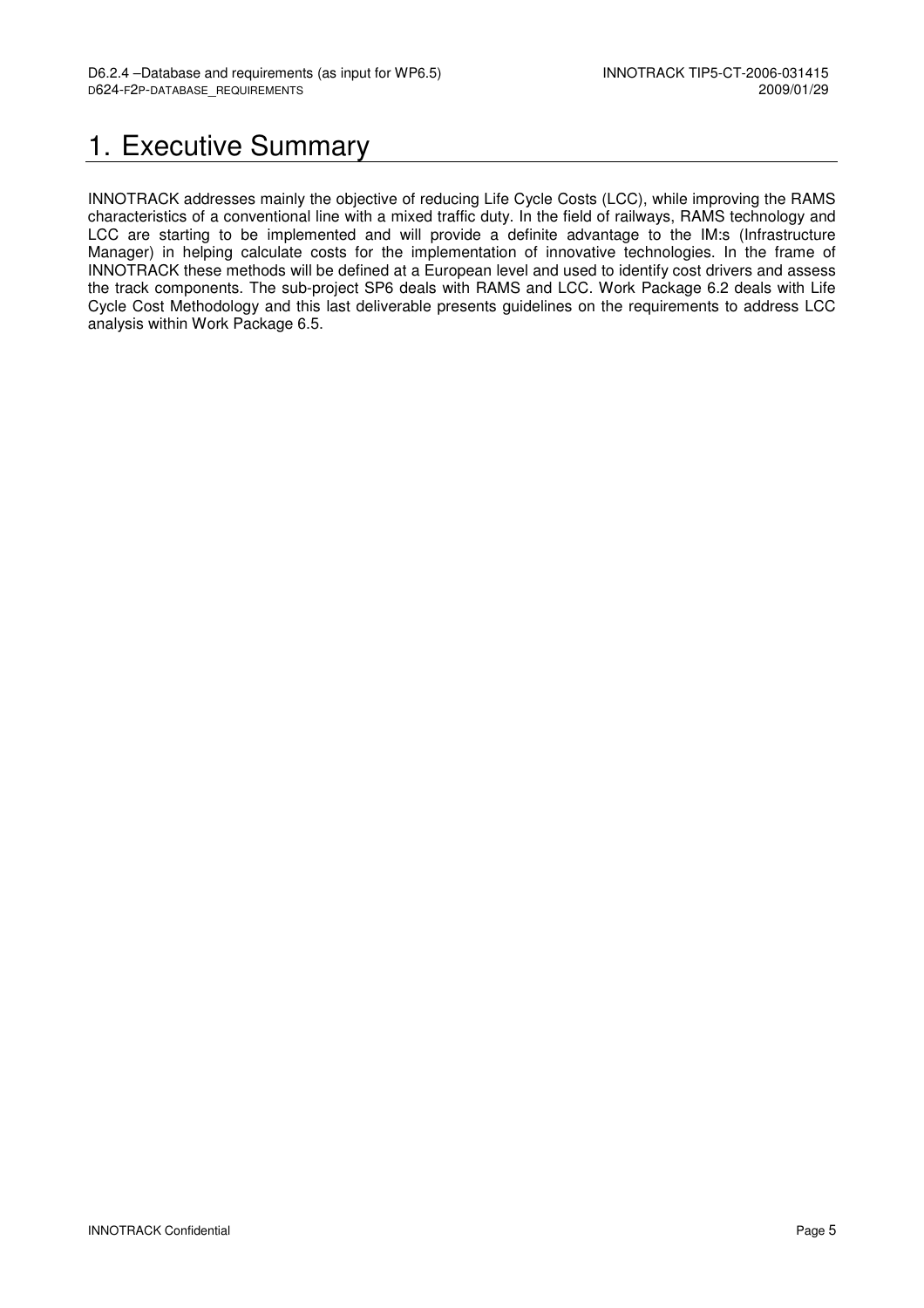# 2. Introduction

The Project INNOTRACK aims to develop a cost-effective high performance track infrastructure for heavy rail systems. INNOTRACK addresses mainly the objective of reducing Life Cycle Costs (LCC) while improving the RAMS characteristics of a conventional line with a mixed traffic duty through innovative solutions.

INNOTRACK project brings IM (infrastructure managers) and railway supply industry together, to investigate and evaluate leading edge track system technologies, adopting a controlled methodology to assess life cycle cost benefits of "track-technology solutions" and of a set of emerging railway hardware and software solutions. It will also support the overall sustainability of the railway sector, meeting needs such as the increase of track availability and network capacity. The results of this project will be assessed based on a standardised LCC formulation developed within the project, based on best LCC practices at EU level.

Optimisation of track constructions or track components regarding technical and economic requirements is essential for railway companies to fit the market and to compete against other means of transport. Due to the long lifetime of the track and track components – ranging between 20 to 60 years – pre installation technical and economic assessments are necessary to optimize the track construction and get the return on investment (ROI) in a manageable timeframe. LCC and RAMS technologies are two acknowledged methods for assisting the optimisation process.

LCC is an appropriate method to identify cost drivers and to gather the costs of a system, module or component over its whole lifetime including development, investment maintenance and recycling costs. Different views and evaluations allow the comparison of different systems and deliver necessary information for technical and economic decision.

In the field of railways, LCC methods are starting to be implemented and will provide a definite advantage to the IMs in helping calculate costs for the implementation of innovative technologies. In the frame of INNOTRACK these methods will be defined at a European level and used to identify cost drivers and assess the track components. The INNOTRACK project is divided in 7 Sub-projects:

- 1. Duty
- 2. Track support structure
- 3. Switches and crossings
- 4. Rails and welds
- 5. Logserv
- 6. LCC and RAMS
- 7. Dissemination and Training

This report is included in Sub-project 6 LCC and addresses guidelines on the requirements for LCC modelling of INNOTRACK innovations within WP6.5.

## 2.1 Objective

The purpose of this deliverable is to define the database requirements for INNOTRACK LCC modelling (to be performed within WP6.5).

More specifically, the objectives are:

- To expose guidelines on LCC cost matrix and information requirements as input to WP6.5
- To establish the structure and format of the cost database (based on the software to be used)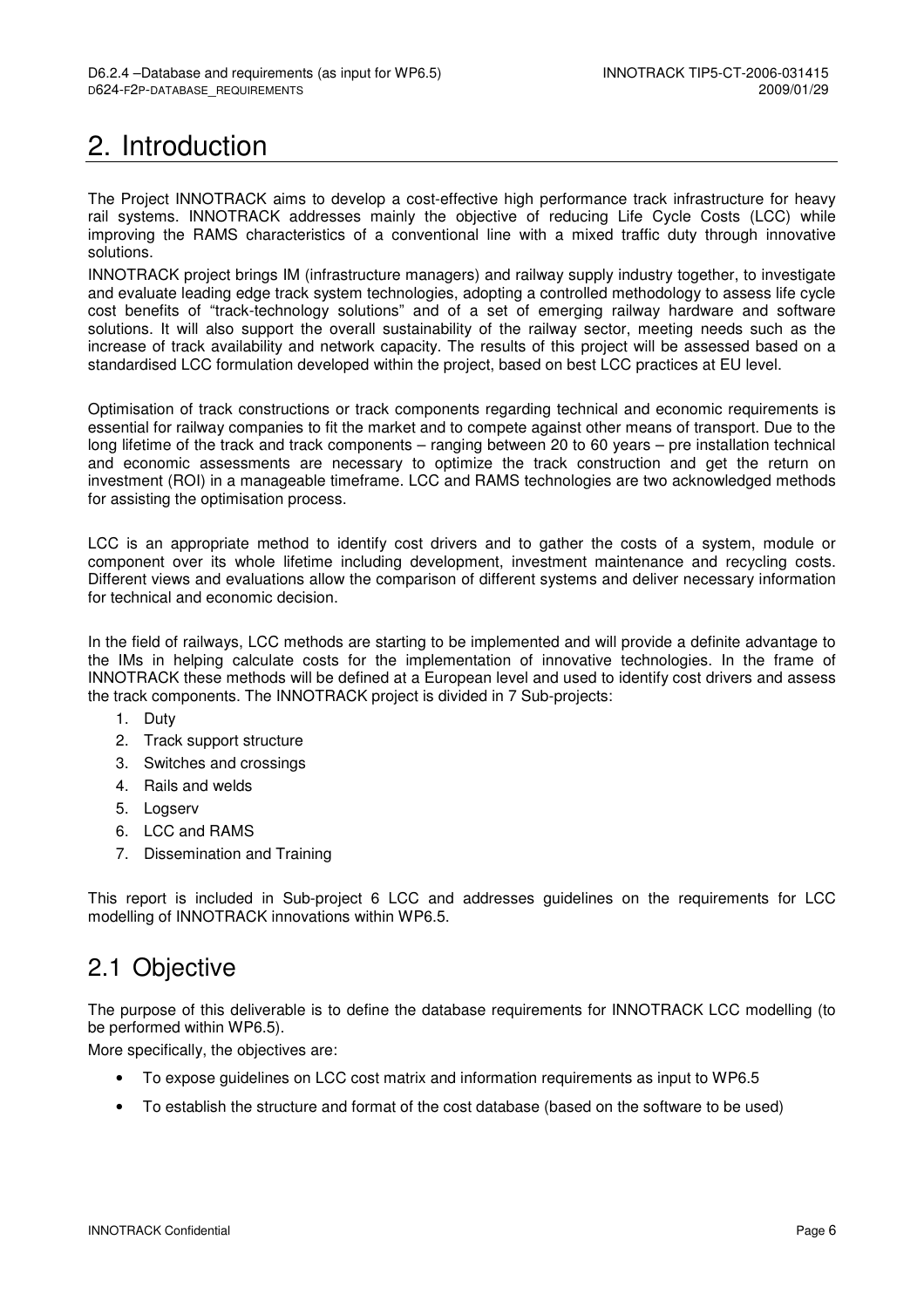### 2.1.1 Activities

- Preparation of a questionnaire for the definition of reference and optimized systems (innovations) within each SP's (with WP6.5)
- Definition of key issues concerning:
	- o Building of LCC models
	- o The reference costs database
	- o Cost harmonisation procedure
	- o LCC Calculation and sensitivity analysis

### 2.1.2 Time schedule

The time to furnish the report (D6.2.4) was 18 months from the start of the project. The status of the report will be "public".

## 2.2 Organisation and resources

Organisation and resources for this work package are given in Table 1. ADIF is responsible for deliveries of WP 6.2 which includes the current deliverable D6.2.4.

| Workpackage                   | 6.2 - Life Cycle Cost Methodology |     |       |     | Start date or starting event: |        |           |            |
|-------------------------------|-----------------------------------|-----|-------|-----|-------------------------------|--------|-----------|------------|
| Participant id                |                                   | UIC | VAS   | BV  | <b>ADIF</b>                   | Alstom | <b>NR</b> | <b>OBB</b> |
| Person-months per participant |                                   | 2.0 | 3.0   | 3.0 | 5.5                           | 1.0    | 2.0       | 3.0        |
| Participant id                |                                   | DB  | Corus |     |                               |        |           |            |
| Person-months per participant |                                   | 6.0 | 1.0   |     |                               |        |           |            |

#### **Table 1 – organisation and resources**

Another partner in the working group is ProRail.

## 2.3 Information acquisition

Information on LCC was obtained from the following sources:

- Previous Deliverables
- Published papers, project reports and thesis
- DB LCC templates
- Data provided by UIC on some results of LICB project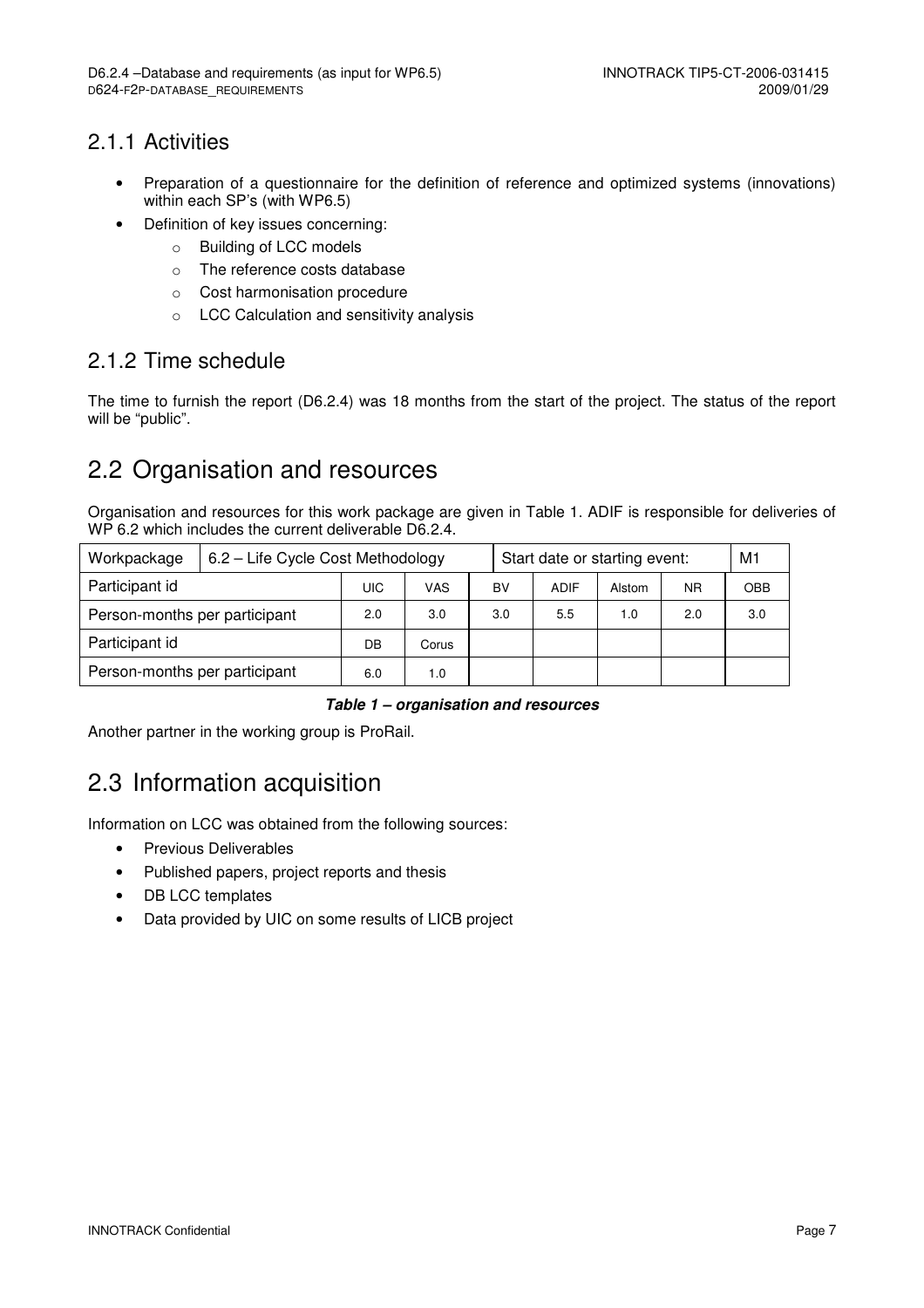## 3. Database and requirements

### 3.1 Requirements for Life Cycle Cost assessment of INNOTRACK innovations

As presented in D.6.2.1, life cycle cost analysis (LCCA) is a structured method to assess all costs incurred within a given system along the technical life cycle considered for this system. Major phases of the system life cycle must be included in the analysis (i.e. concept and definition, design and development, manufacturing, installation, operation and maintenance and disposal phases). LCC models consists of a 3 dimensional matrix that includes a breakdown of the product to lower indenture levels (PBS), a cost categorisation of applicable resources such as labour, materials, equipment, etc. (CBS) and a time axis or life cycle phases where each work or activity performed is allocated to each cost element (Figure 1).



**Figure 1 - Cost element concept** 

When applied to railway track LCC analysis, the cost matrix can be summarized as the example of Figure 2.

| <b>I. Procurement</b>                                     | II. Operation                                | III. Maintenance            | <b>IV. Non Availability</b>                 |
|-----------------------------------------------------------|----------------------------------------------|-----------------------------|---------------------------------------------|
| I.1 Preparation                                           | II.1 Service                                 | III.1 Preparation one-time  | IV.1 Planned                                |
| one-time / generic/ product-<br>specific (product family) | Personal costs<br>II.1.1<br>II.1.2<br>Energy | III.2 Inspection/Diagnostic | <b>IV.1.1 Malfunctions</b><br>IV.1.2 Delays |
|                                                           | II.1.3<br>Cleaning                           |                             | IV.1.3 Less Serviceability                  |
| I.2 Preparation                                           |                                              | III.3 Service               |                                             |
| recurrent / project-specific<br>(single product)          | II.1.5<br>Provision<br>II.1.6<br>Insurance   | III.4 Maintenance           | IV.2 Unplanned<br>IV.2.1<br>Malfunctions    |
|                                                           | II.1.7<br>Fees                               | preventive                  | IV.2.2 Delays                               |
| 1.3 Investment                                            | Communication<br>II.1.8                      | (condition based/           | IV.2.3 Less Serviceability                  |
|                                                           | II.1.9<br>Other costs                        | pre-determined)             |                                             |
| I.4 Imputed residual value                                |                                              | III.5 Mtn. corrective       |                                             |
| 1.5 Decommissioning /                                     |                                              | (Deferred/ immediate)       |                                             |
| retraction / sale /                                       |                                              |                             |                                             |
| removal (tasks)                                           |                                              | III.6 Residual value        |                                             |
| I.6 Disposal / recycling                                  |                                              | III.7 Disposal/ Recycling   |                                             |
| (material)                                                |                                              | (material)                  |                                             |
| I.7 Others                                                |                                              | III.8 Design and system     |                                             |
|                                                           |                                              | support                     |                                             |
|                                                           |                                              | III.9 Others                |                                             |

**Figure 2 - Example of DGAG short version of LCC cost matrix for railway track analysis**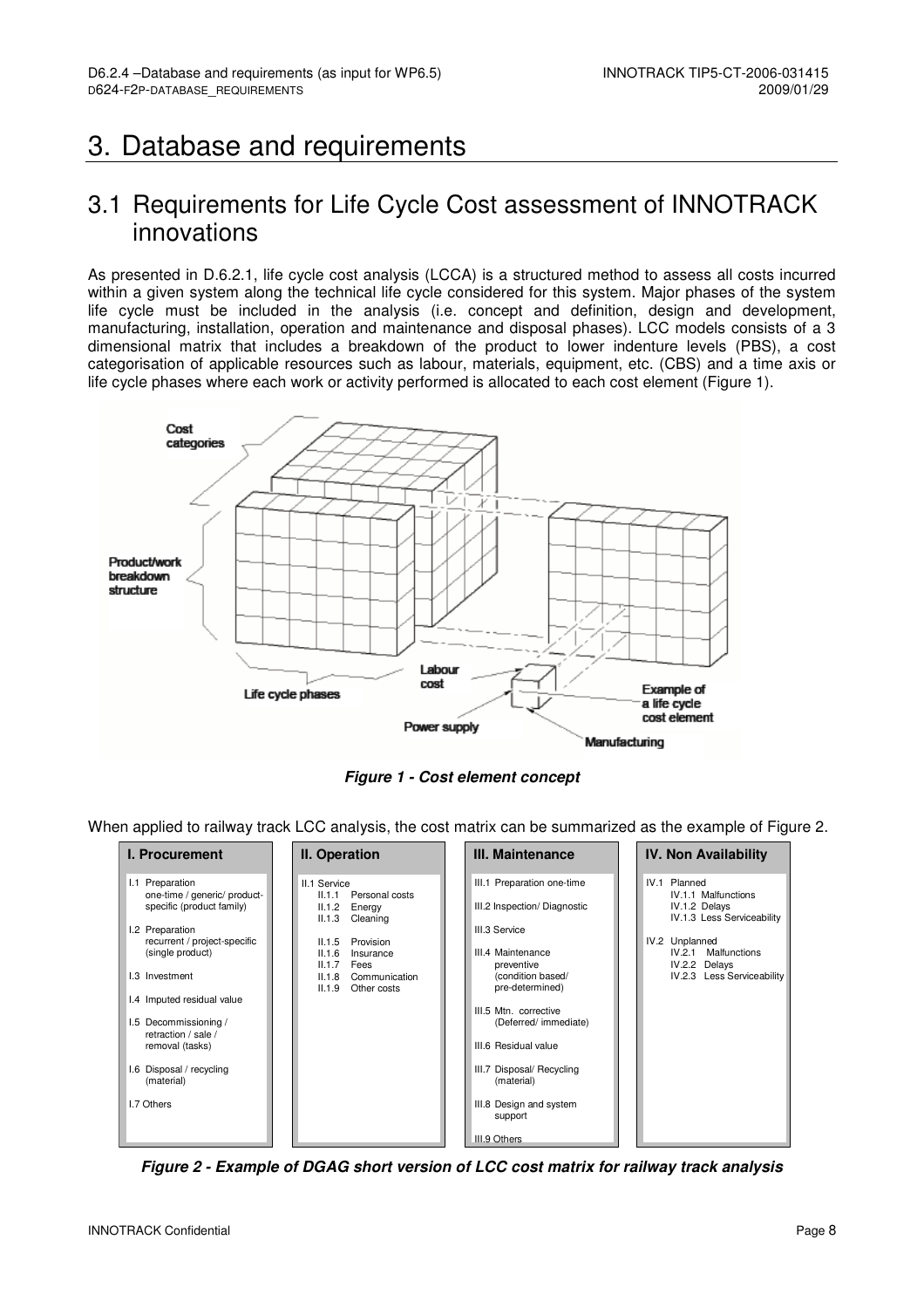The capital budgeting techniques and the requirements for the discounting factors and the time horizon to be used were discussed within D6.2.1. This report will address the input data requirement to perform LCC analysis of INNOTRACK innovations.

In a general way, the LCC assessments to be performed within the project should follow a flow chart similar to the one presented in Figure 3.



**Figure 3 - Simplified LCC analysis (to be performed within WP6.5) flow chart** 

## 3.2 Step A- Definition of INNOTRACK innovations

The first step (A –Definition) is the identification of each innovation to be assessed, a definition of its impact (compared with current situation - failure modes, component lifetimes,..) and a definition of the reference solution with which the innovation will be compared with.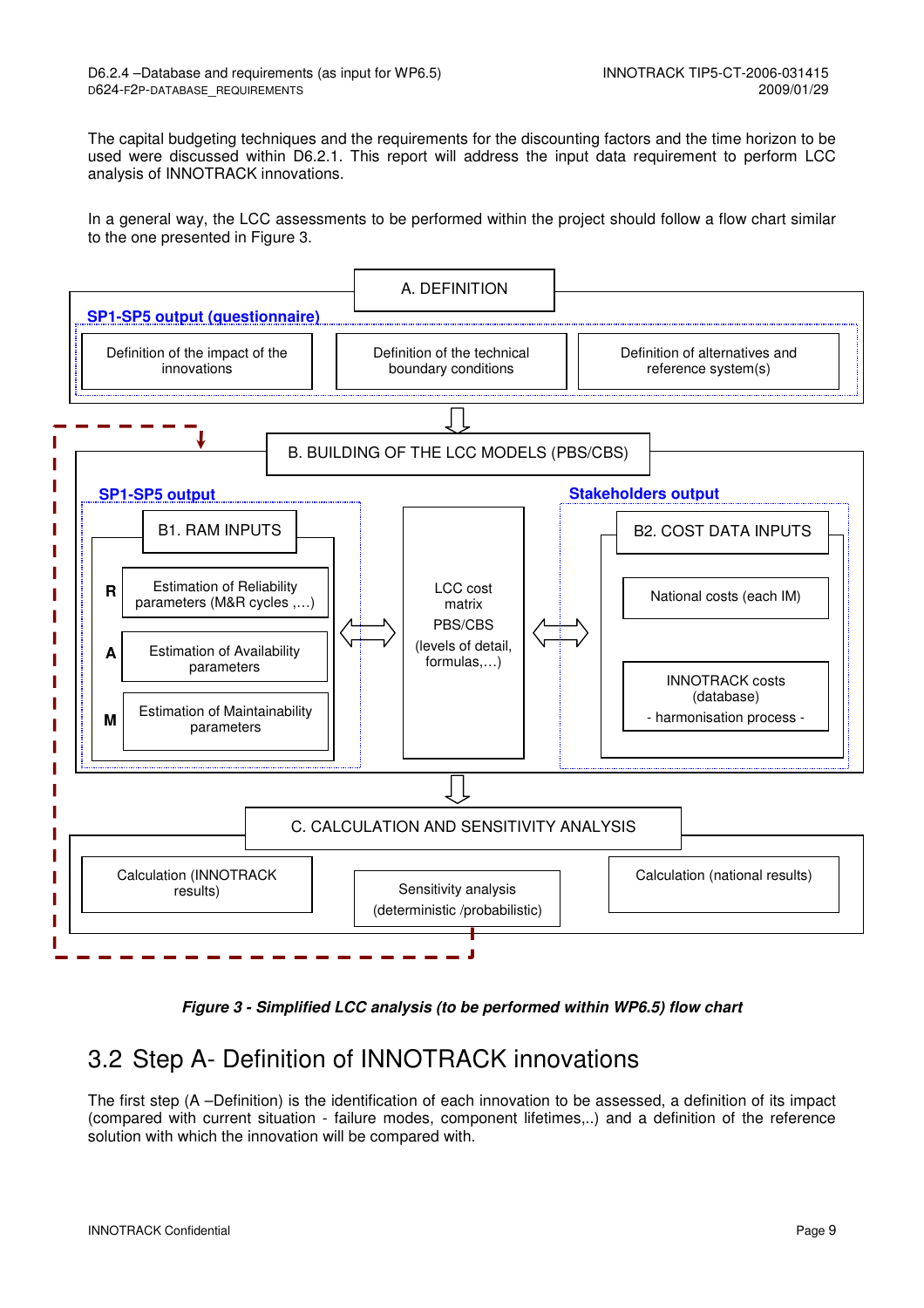In terms of LCC, generally "hardware" innovations act in:

- Maintenance and renewal cycles/intervals (e.g. decreasing failure rates)
- **Maintenance and renewal works unit costs**
- **Investment costs**
- **-** Availability
- **Residual / recycle values**

Other "software" innovations can also be found (e.g. acting in maintenance tolerance criteria) even if the evaluation of the impact of such measures can be far more complex. It should be pointed out that some innovations might go beyond the reduction of the life cycle costs of the system itself (e.g. if the solutions aim to improve rail market attractiveness, by for example increase comfort or increase interoperability): in these cases the analysis should go beyond pure LCCA and be assessed within the framework of a broader costbenefit analysis.

The definition of the impact of each innovation should refer to what is new (general description) and an identification of which specific cost elements does the innovation affect (including the breakdown of this effect) within a reference cost matrix, as described in the following example (Figure 4). The result can be visualized as an in/out frame (Figure 4) where one can identify those cost elements that will be part of the LCC calculation and, as a result, will require a detailed clarification and possible breakdown (if applicable).



**Figure 4 - Identification of cost elements affected by the innovation (to be included on the LCC analysis)**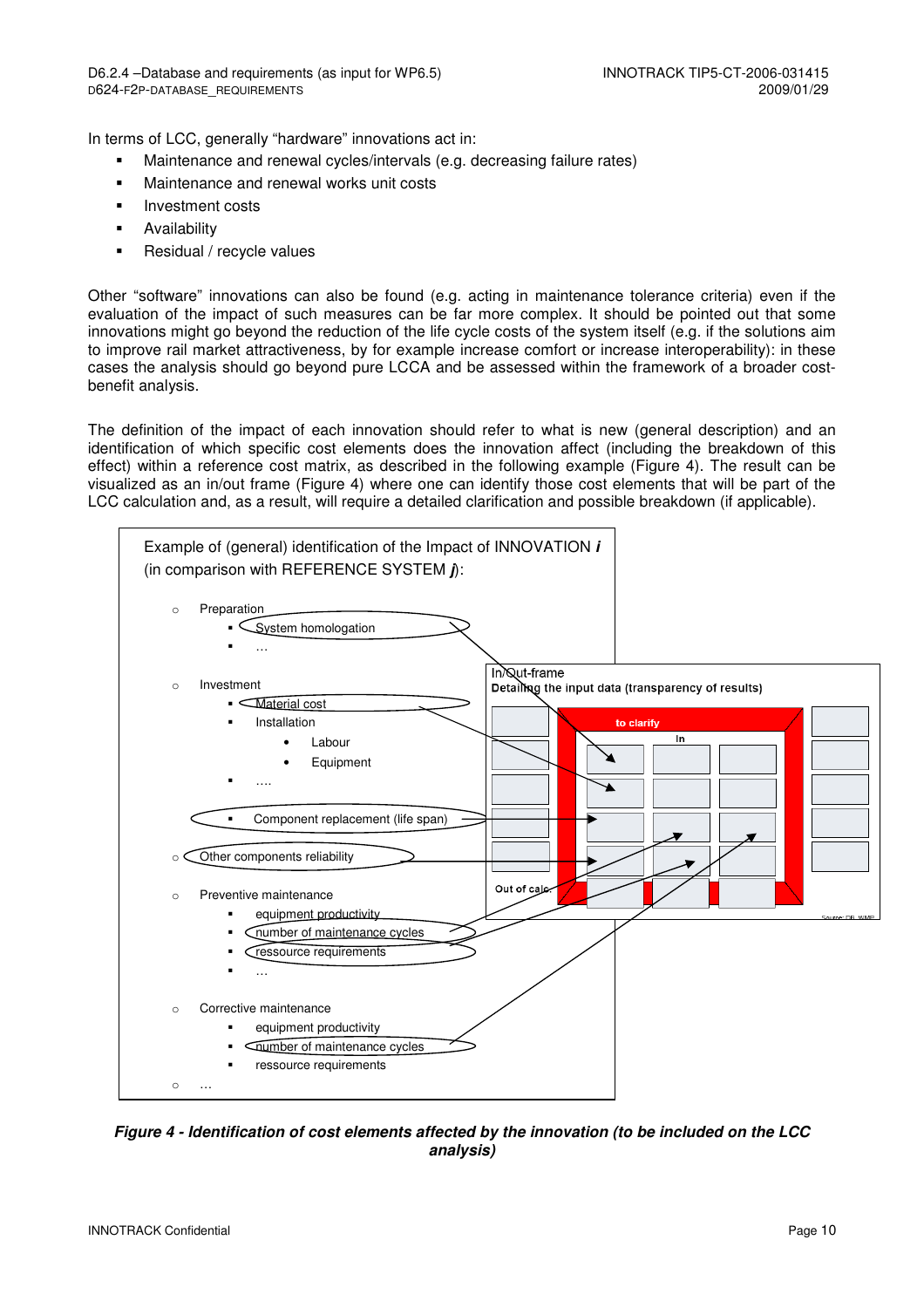To address this question for each INNOTRACK innovation, a questionnaire has been prepared (by DB) and sent to SP2 to 5, with the following structure and questions:

- 1. Description of the reference system: track elements (alignment, track construction and subgrade), boundary conditions and track condition
	- $\circ$  Definition of reference system: a detailed introduction and explanation of the reference system (technical structure)
	- o Description if standard system is used or a certain track or track section
	- o Description of the dimensions of the track/track section
	- $\circ$  If no reference system is used, description of a fictitious case with defined parameters as reference system
	- $\circ$  Definition of boundary conditions of the system (loading e.g. collective, radius curve, etc)
- 2. Description of the optimisation / innovation
	- o Description if an optimised reference system or components or technology has been developed
	- o Explanation of the optimisation (innovation, improvement)
	- $\circ$  Description of the comparison of existing system/component with new or improved system/component
	- o Explanation of what is the optimisation aimed for and why
	- o Description of the strategy, method and process of the optimisation
	- o Description of the experiences with optimisation
	- o Explanation of the expected benefits of the optimisation
- 3. Description of the future requirements
	- o Description of future requirements (if any)
	- $\circ$  Description of which field, components are concerned by these requirements (e. g. improvement of rams-parameters or e.g. increase of traffic volume, load tonnage, axle load)
	- o Description of the expectations of the requirements

Additionally, to support Step A (Definition of innovations) a reference Product Breakdown Structure (PBS) has been sent to SP2-5 (in order to collect the required data to move to step B – Building of the LCC models within WP6.5), proposing the following reference (minimum) structure:

- Track elements Alignment
	- o Gradient
		- o Straight line/Curve radius
			- $<$ 300 m
			- 300 700 m
			- 700 1500 m
			- 1500 5000 m
			- >5000 m
		- o cant of the track
		- o transition curve clothoid
		- o sinusoid
		- o cubic parabel
- Track elements Track construction
	- o superstructure type (ballast, slab track)
	- o rail
- type
- **•** profile
- **•** inclination
- steel grade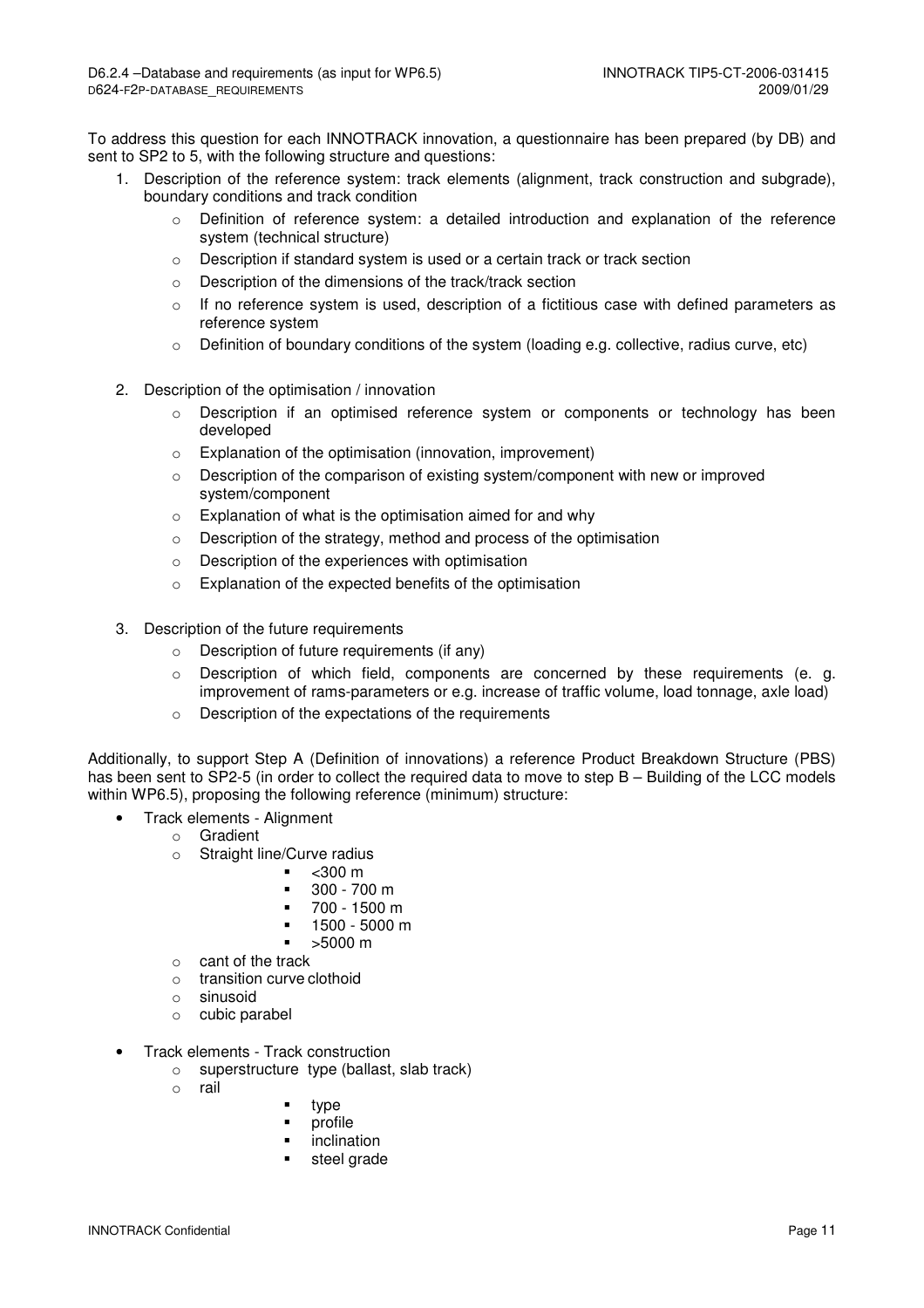- o sleeper
- **type (steel, concrete, S&C hollow)**
- **n**ean span
- o fastening
- o pads
- $t$ ype
	- **dynamic stiffness**
- o ballast
- **type**
- **thickness**

#### o components of a S & C Blade

- Frog
- stock rail
- check rail
- point rod (mechanic/ hydraulic)
- **switch point machine**
- **Monitoring system**
- **Others**
- o Track elements Subgrade
- o protective layer
	- sub-layer
		- **frost protective layer**
- o earthwork
- **·** embankment
- cut
- o construction
	- **bridge**<br>**tunnel**
	- tunnel
- o transitions
- **•** bridge/embankment
- **unnel/embankment**
- **•** bridge/tunnel
- **-** level crossing
- o drainage
- **u** ditches
- **•** deep drainage
- **special characteristics**

The processing of the questionnaire results is presented and discussed in WP6.5, deliverable D.6.5.1. As an example, Figure 5 shows the results of the questionnaire PBS/CBS reference system versus innovation for an innovation performed within SP4.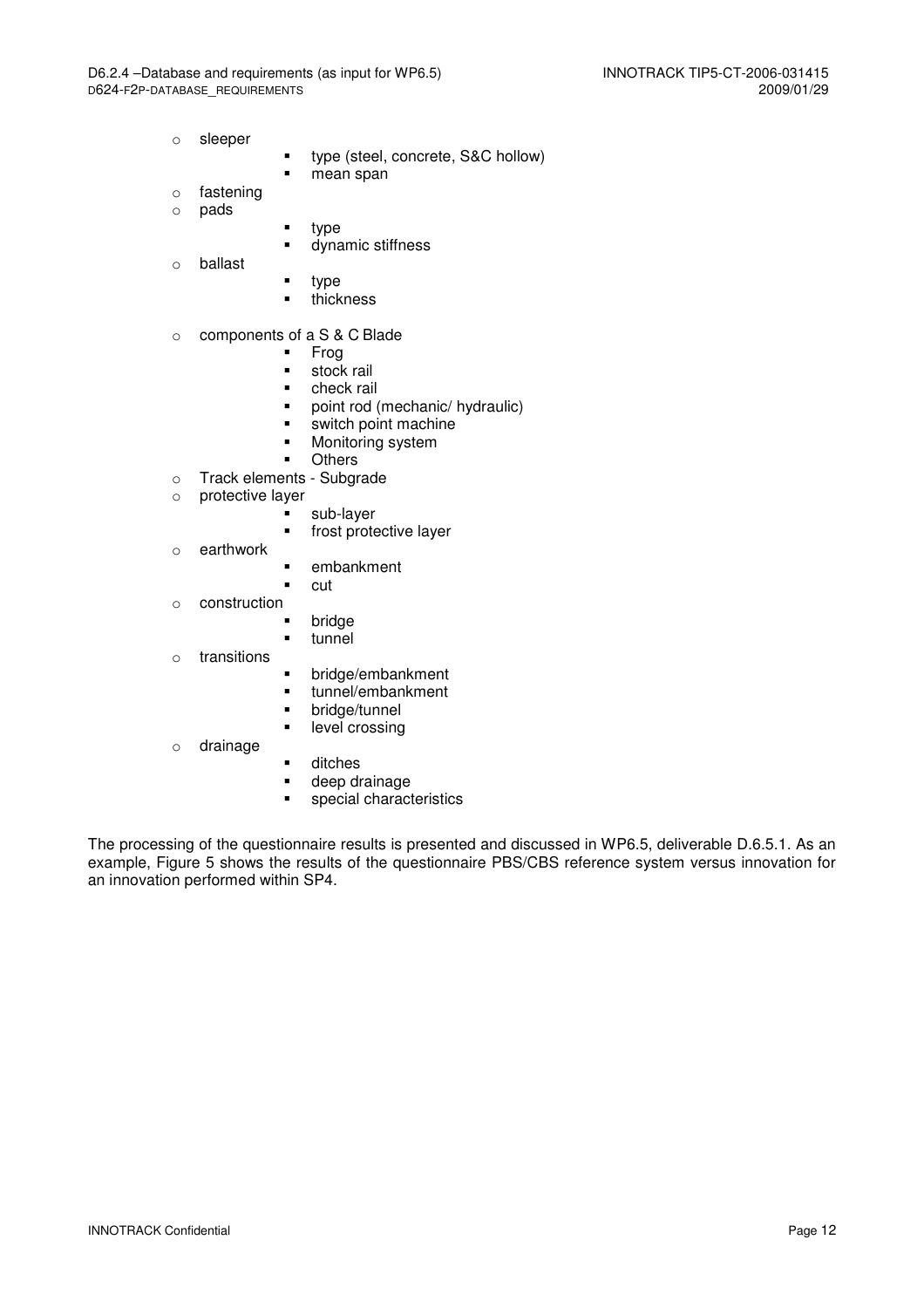

**Figure 5 - Example of questionnaire feedback for an SP4 innovation. More detail in WP6.5 (D.6.5.1)** 

The next sections discuss the general requirements to perform Step B (Building of the LCC models) and Step C (Calculation and Sensitivity Analysis) within WP6.5.

## 3.3 Step B - Building of the LCC models

#### 3.3.1 General structure

To be able to compare innovations (developed within SP2-5) with reference systems, a modular PBS and CBS must be built for each case. This requires first to define the technical/functional reference structure starting from an analysis of the cost elements that should be "affected" by the innovation, as referred in previous Step A, paying attention to the following aspects:

- The definition of the PBS of reference case and innovations should be limited to the minimum number of components that are directly affected (maintenance needs and/or technical lifetime) when comparing the different alternatives (e.g. if different rail steel grades are being assessed, the fastening system or the sleeper should be part of the model only if there are quantitative figures output from degradation functions- on the change on the LCC of these components depending on the rail steel grade used).
- Equations should include maintenance cycles defined through RAM parameters (MTBF, MTTR,…)
- Proper boundary conditions should be defined and written for each case. For the reference systems it is fundamental to define a priori the origin of the RAM and cost values used for comparison, particularly what assumptions are assumed regarding the most relevant conditions, such as:
	- $\circ$  The maintenance method (e.g. for tamping, assumptions regarding tamping equipment, inhouse/outsourced, quality after tamping and measurement method -absolute or relative-, stabilization and profiling, material, etc.)
	- o Possession time considered
	- o Length of the section where the intervention took place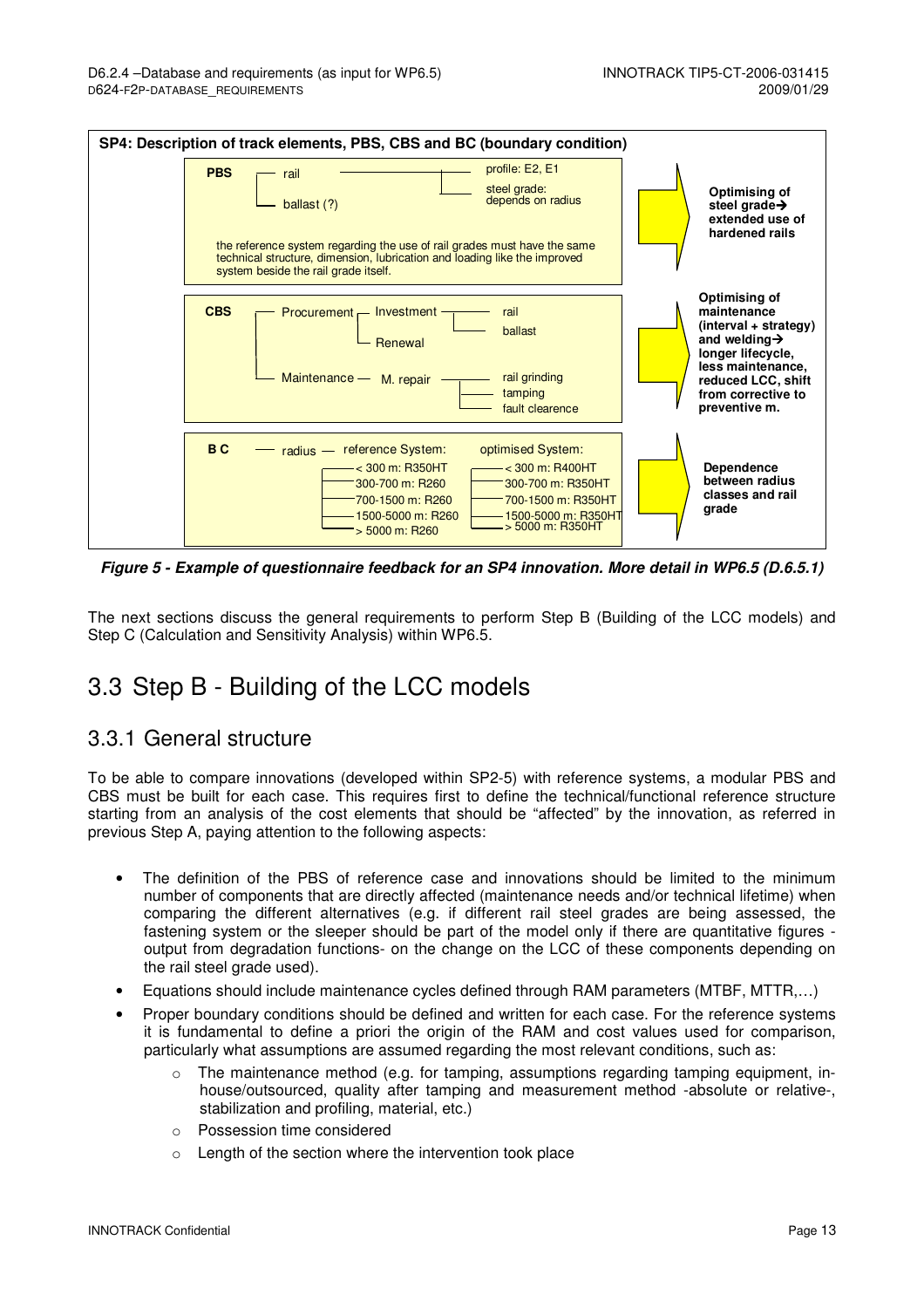The macro-structure of the CBS must follow the definitions of current standards, particularly current EN-50126. The CBS breakdown levels must be built in accordance with the quality and availability of cost data (i.e. if for tamping works only average tamping cost figures are available, the CBS should not consider breaking down tamping cost into equipment/material/personal costs for this particular activity).

The optimum level of desegregation of a given activity (e.g. tamping) should be defined as the level in which:

- Cost data is available and reliable, and
- Cost data can have a direct relationship with the identified drivers or parameters that changes with the innovation (e.g. tamping cycles)

The abovementioned means that if for example "average tamping cost" can not have a direct relationship (formula) linked with the tamping activity itself, a breaking down of this activity is required. This could be the case if only part of the "average tamping cost" can be considered variable with the work performed: for instance for an in-house maintenance policy, while material costs (ballast in this case) can be assumed as variable, other costs such as *equipment costs* and *labour costs* might have an important part of fixed costs, which requires breaking down to material/equipment/labour and breaking down equipment and labour into fixed and variable parts.

### 3.3.2 RAM parameters (output from SP1 to SP5)

Required RAM parameters as input to WP6.5 LCC models must be defined in an early step by each SP, in order to support the building of the LCC cost matrix.

As a first step, technical boundary conditions described through the questionnaire of Step A – Definition should be detailed. Main RAMS boundary conditions within railway track have been presented in deliverable D.6.3.1. Within the template sent as questionnaire to assess SP2 to SP5 innovations, the following technical boundary conditions have been referred as example:

- **Requirements** 
	- o service life-time (unit of the life cycle)
	- o periods
	- o restrictions during installation
	- o regarding availability
	- o regarding reliability
	- o regarding maintenance
	- o regarding safety
	- o construction with best LCC
		- low investment
		- high availability
		- high maintenance
- Traffic
	- o load (MGT/unit of time) / type of line
	- o maximum speed on the track section
	- o type of line
	- o traffic volume
- **Environment** 
	- o solid-borne-sound
	- o sound insulation
	- o atmospheric influence
	- o national requirements
	- o special characteristics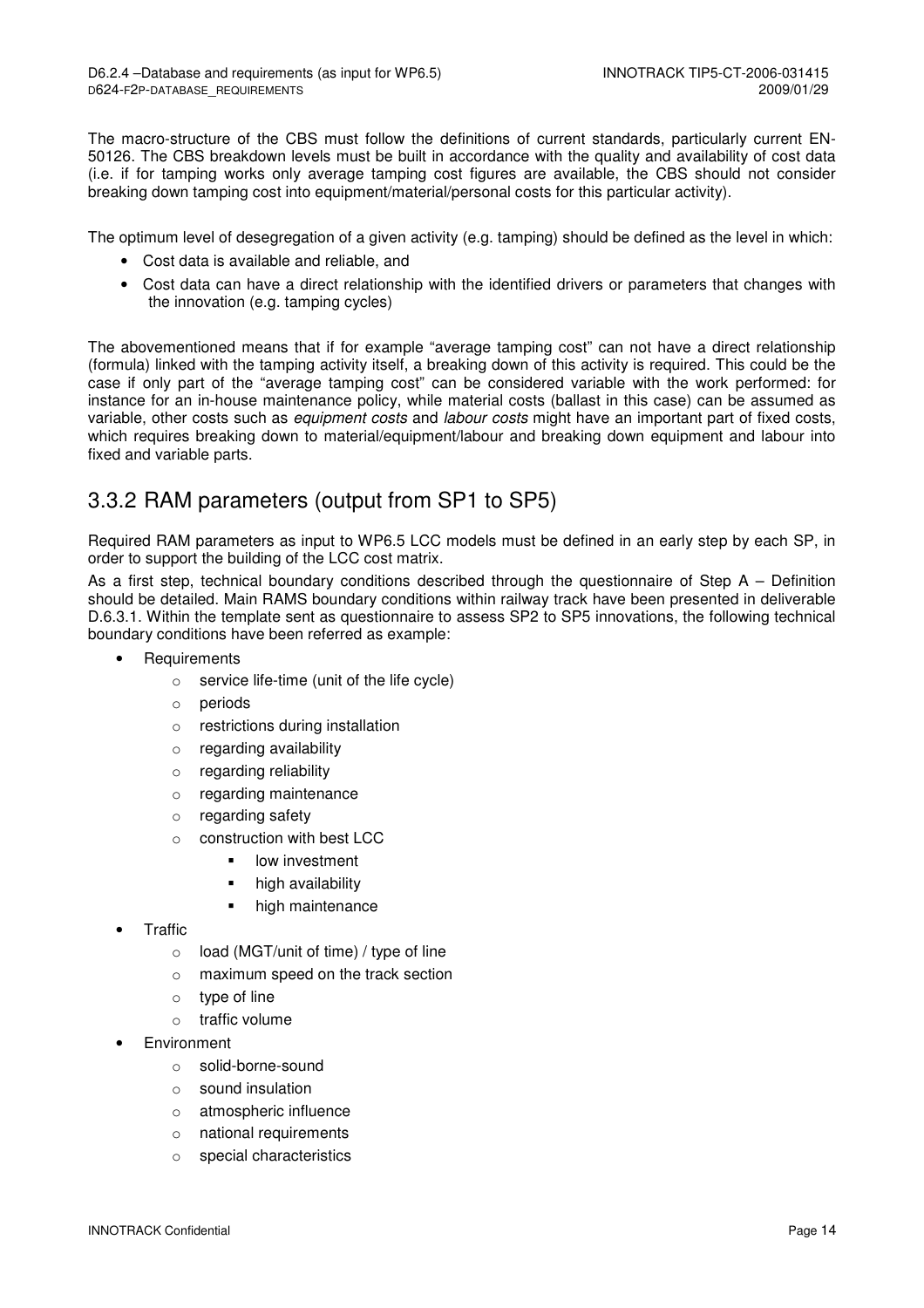After identifying the relevant boundary conditions, RAM parameters (MTBF, MTTR,…) should be quantified provided by SP2-SP5 with the support of degradation models applied within each SP or through generic models used by SP1 modelling group, as schematically represented in well-known INNOTRACK Figure 6.



**Figure 6 - Degradation models output and link with SP6 LCC models** 

### 3.3.3 Cost data for INNOTRACK calculations

### 3.3.3.1 Structure of cost data

LCC analysis to be performed in WP6.5 will compare innovations with reference systems: since innovation impact will usually be defined in terms of relative degradation (e.g. difference in maintenance cycles, …) comparing with the reference system, cost data for reference system plays a key role on the assessment of the economical impact of innovations (in relation to total system's costs). Since degradation assumptions are in some occasions difficult to establish, it is crucial to have solid confidence on the reference cost data applied, to minimize uncertainties.

Confidentiality constraints and the known heterogeneity of cost data among European partners (as shown in LICB study for instance) led INNOTRACK SP6 working group to define a two-parts approach for LCC modelling regarding cost data usage within WP6.5:

- An approach using INNOTRACK calculation with "homogenised" cost figures (high-level costs)
- An approach where the LCC models are developed and used by each IM with national data, allowing more detailed cost figures and therefore and higher degree of desegregation of the CBS.

The first approach (INNOTRACK calculations) requires the building of a cost database where information of each IM/stakeholder is compiled in order to identify the whole variability of costs. The data to be collected for the INNOTRACK Cost Database should preferably:

- Consider high-level costs with less confidentiality restrictions (e.g. general "cost of tamping" or "cost of grinding -0,1mm")
- To include average value reference cost (reflecting the average cost of the network, for the given maintenance and renewal activity or sub-activity) is recommended. It is recommended to avoid the use of costs that might represent a specific sub-optimal practice (i.e. with inefficiencies).
- Additionally, to be able to make sure that the objective of INNOTRACK project is accomplished (reduction of 30% in existing Track Life Cycle Costs) it is advisable to collect also "best practice" costs within each IM/stakeholder. Innovations should also be compared with best practices.
- Therefore, when applying deterministic analysis, two calculations should be performed as INNOTRACK calculations: calculations with average costs and with best practices costs.

As for the structure of the INNOTRACK "high-level" cost database, SP6 working group have decided to use a desegregation level at least similar to the following NR template, which represents a good compromise on the relation between confidentiality vs usefulness of data.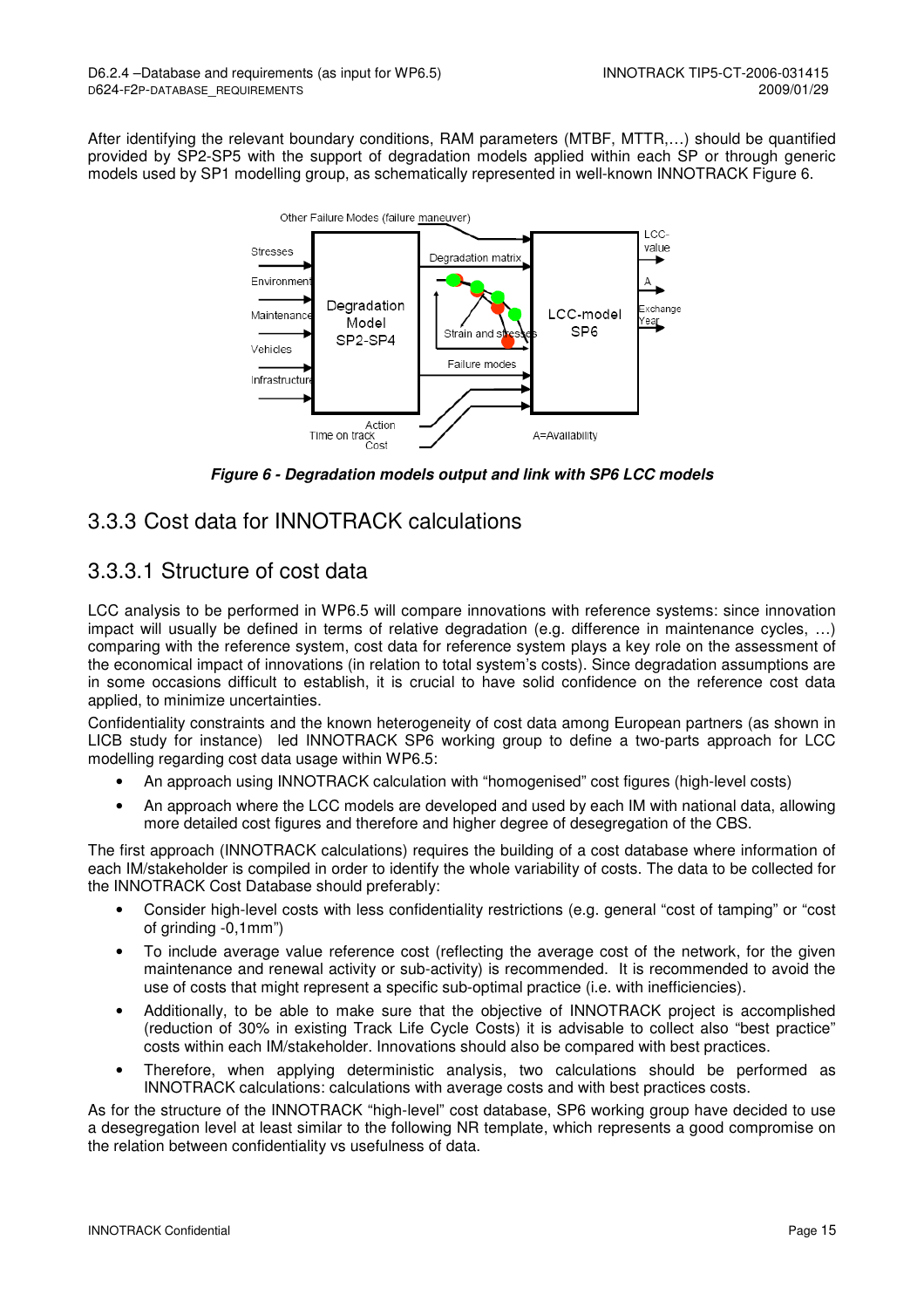| <b>Maintenance Volumes</b>                         |                                   |              |  |  |  |  |  |  |
|----------------------------------------------------|-----------------------------------|--------------|--|--|--|--|--|--|
| <b>Asset</b>                                       | <b>Activity</b>                   | <b>Units</b> |  |  |  |  |  |  |
| Inspections                                        | Visual Inspection                 | track km     |  |  |  |  |  |  |
| Inspections                                        | Ultrasonic - Manual               | track km     |  |  |  |  |  |  |
| Inspections                                        | Ultrasonic - Train based          | track km     |  |  |  |  |  |  |
| Inspections                                        | Geometry - train based            | track km     |  |  |  |  |  |  |
| Rail                                               | Rail change                       | rail km      |  |  |  |  |  |  |
| Rail                                               | Rail transpose                    | rail km      |  |  |  |  |  |  |
| Rail                                               | Rail change - defects             | rail km      |  |  |  |  |  |  |
| Rail                                               | Weld repairs                      | # repairs    |  |  |  |  |  |  |
| Rail                                               | Grinding                          | track km     |  |  |  |  |  |  |
| Rail                                               | Lubrication                       | track km     |  |  |  |  |  |  |
| Rail                                               | Rail adjustment                   | track km     |  |  |  |  |  |  |
| Rail                                               | Fish plate lubrication            | track km     |  |  |  |  |  |  |
| Rail                                               | <b>IBJ</b> replacment             | #IBJs        |  |  |  |  |  |  |
| Sleeper                                            | Re-sleeper (reactive)             | track km     |  |  |  |  |  |  |
| Sleeper                                            | Replace pads and insulators       | track km     |  |  |  |  |  |  |
| Sleeper                                            | Long timber (M)                   | metres       |  |  |  |  |  |  |
| <b>Ballast</b>                                     | Ballast reprofile                 | track km     |  |  |  |  |  |  |
| <b>Ballast</b>                                     | Wet bed removal                   | track km     |  |  |  |  |  |  |
| <b>Ballast</b>                                     | <b>Tactical reballast</b>         | track km     |  |  |  |  |  |  |
| Geometry                                           | PL tamping                        | track km     |  |  |  |  |  |  |
| Geometry                                           | Stoneblowing                      | track km     |  |  |  |  |  |  |
| Geometry                                           | Geometry - manual                 | track km     |  |  |  |  |  |  |
| S&C                                                | Half set replacement              | #switches    |  |  |  |  |  |  |
| <b>S&amp;C</b>                                     | Crossing replacement              | #crossings   |  |  |  |  |  |  |
| <b>S&amp;C</b>                                     | Crossing weld repair              | #crossings   |  |  |  |  |  |  |
| <b>S&amp;C</b>                                     | Replace timber bearers            | #bearers     |  |  |  |  |  |  |
| <b>S&amp;C</b>                                     | <b>S&amp;C Tactical reballast</b> | #units       |  |  |  |  |  |  |
| <b>S&amp;C</b>                                     | S&C tamping                       | #units       |  |  |  |  |  |  |
| S&C                                                | Manual S&C geom correction        | #units       |  |  |  |  |  |  |
|                                                    | <b>Off Track Total</b>            |              |  |  |  |  |  |  |
| Drainage                                           | Drainage                          |              |  |  |  |  |  |  |
| Fencing                                            | Fencing                           |              |  |  |  |  |  |  |
| <b>Incident Response</b>                           | <b>Incident Response</b>          |              |  |  |  |  |  |  |
| Level crossings                                    | Level crossings                   |              |  |  |  |  |  |  |
| Vegetation                                         | Vegetation                        |              |  |  |  |  |  |  |
|                                                    | <b>Renewal Volume</b>             |              |  |  |  |  |  |  |
| Plain line (km)<br>RSB (Rail, Sleeper and Ballast) |                                   |              |  |  |  |  |  |  |
|                                                    | Rail                              |              |  |  |  |  |  |  |
| Sleeper and Ballast                                |                                   |              |  |  |  |  |  |  |
|                                                    | Tactical resleeper                |              |  |  |  |  |  |  |
|                                                    | <b>Ballast cleaning</b>           |              |  |  |  |  |  |  |
| S&C (units)                                        | S&C renewal                       |              |  |  |  |  |  |  |
| Abandonment                                        |                                   |              |  |  |  |  |  |  |

**Table 2 - Level of detail suggested for costs database, based on NR template1** 

Data for the cost database should be gathered through questionnaire after defining the structure of LCC models within WP6.5. The cost data should have a common price index base and refer to 2008.

As mentioned previously, it is essential to identify the boundary conditions associated to each of the costs of maintenance or renewal activities, since some factors such as the maintenance methods or possession time

l

<sup>&</sup>lt;sup>1</sup> The template will still be adjusted for INNOTRACK calculations (after validation of all IM within SP6).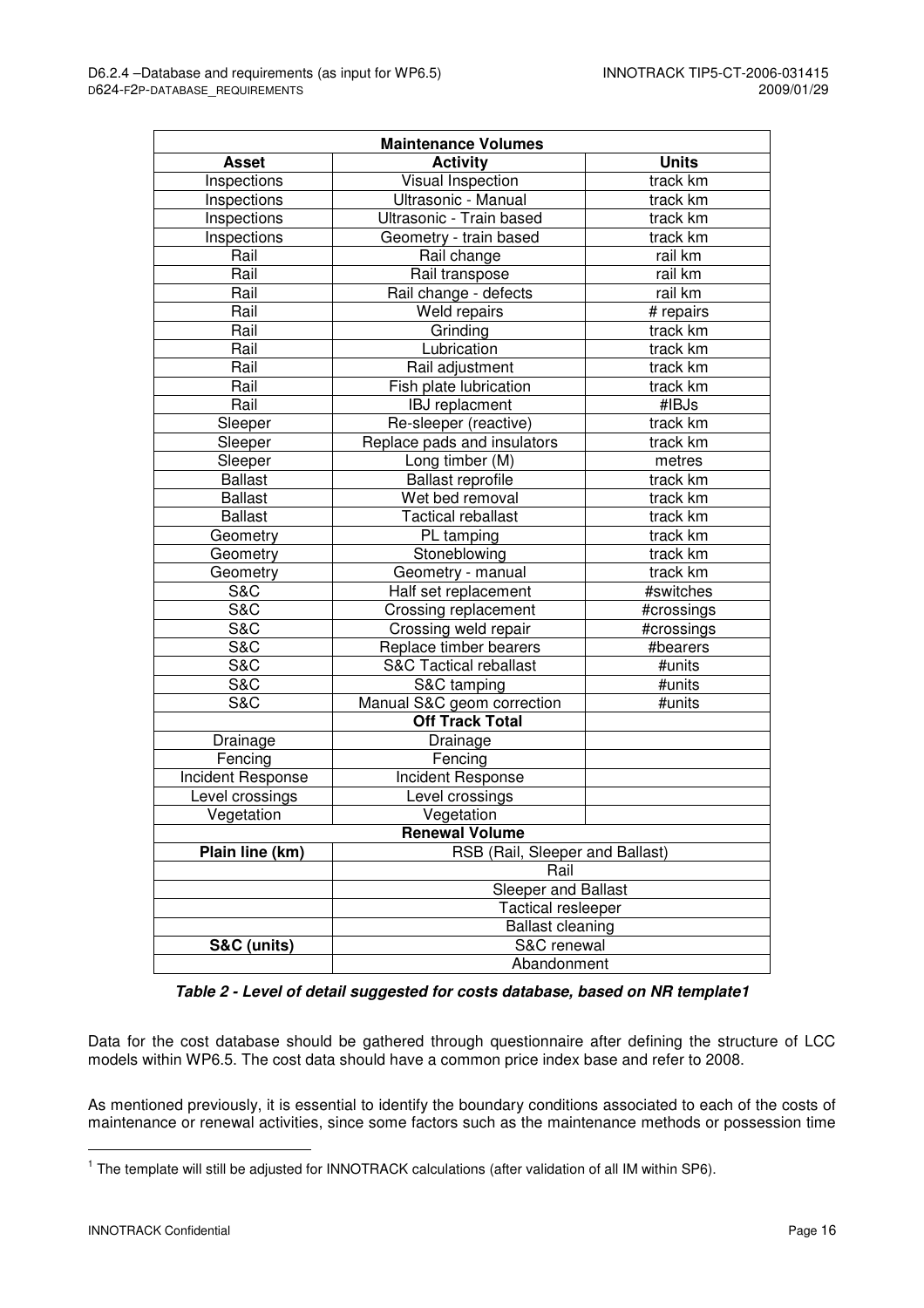are known to have an important impact. Table 3 presents a draft of possible template to be filled by each IM of the SP6 LCC modelling group.

|              |                 | <b>Maintenance Volumes</b><br>"Average" (network) cost |                 |                                                 | "Best practice" cost |                                                 |
|--------------|-----------------|--------------------------------------------------------|-----------------|-------------------------------------------------|----------------------|-------------------------------------------------|
| <b>Asset</b> | <b>Activity</b> | <b>Units</b>                                           | Cost<br>(euros) | <b>Description of</b><br>boundary<br>conditions | Cost<br>(euros)      | <b>Description of</b><br>boundary<br>conditions |
|              |                 |                                                        |                 | Maintenance<br>method:<br>.                     |                      | Maintenance<br>method:<br>.                     |
| Rail         | Grinding        | track km                                               |                 | Possession time:<br>.                           | .                    | Possession time:<br>$\cdots$                    |
|              |                 |                                                        |                 | Length of<br>intervention:<br>.                 |                      | Length of<br>intervention:<br>.                 |
|              |                 |                                                        |                 | .                                               |                      | .                                               |
|              |                 |                                                        |                 | .                                               |                      | .                                               |
| $\cdots$     |                 | $\cdots$                                               | .               | $\cdots$                                        | $\cdots$             | $\cdots$                                        |

**Table 3 - Example of possible template for Cost data compilation (questionnaire)** 

An important issue regards the need to define the way the access of data (provided by stakeholders) will be addressed. This issue will be agreed within the LCC modelling group and is out of the scope of this report.

Finally since innovations are solutions with a reduced level of implementation one should bear in mind the need to have adequate costs inputs related to the early stages of design, development and installation, where important costs of testing and homologation can be involved. The degree of application of the innovation is one boundary condition here, since possible scale effects can reduce the relative importance of these costs, depending on the extend to which the innovation is adopted.

### 3.3.3.2 LICB experience regarding cost homogenisation

The costs (average and best practice) to be used within each LCC model should be the result of an "homogenisation" process, taking into consideration the costs from different countries collected on the database. Concerning this homogenisation process, it was decided by INNOTRACK SP6 working group to refer to UIC experience on the LICB project.

UIC LICB project addressed the cost of railway infrastructure among several European railway administrations, as well as Japan and United States. The results have shown an important dispersion and a specific methodology to homogenise cost data has been developed to be able to compare the maintenance and renewal costs figures among the different countries. The harmonisation steps are shown in Figure 7.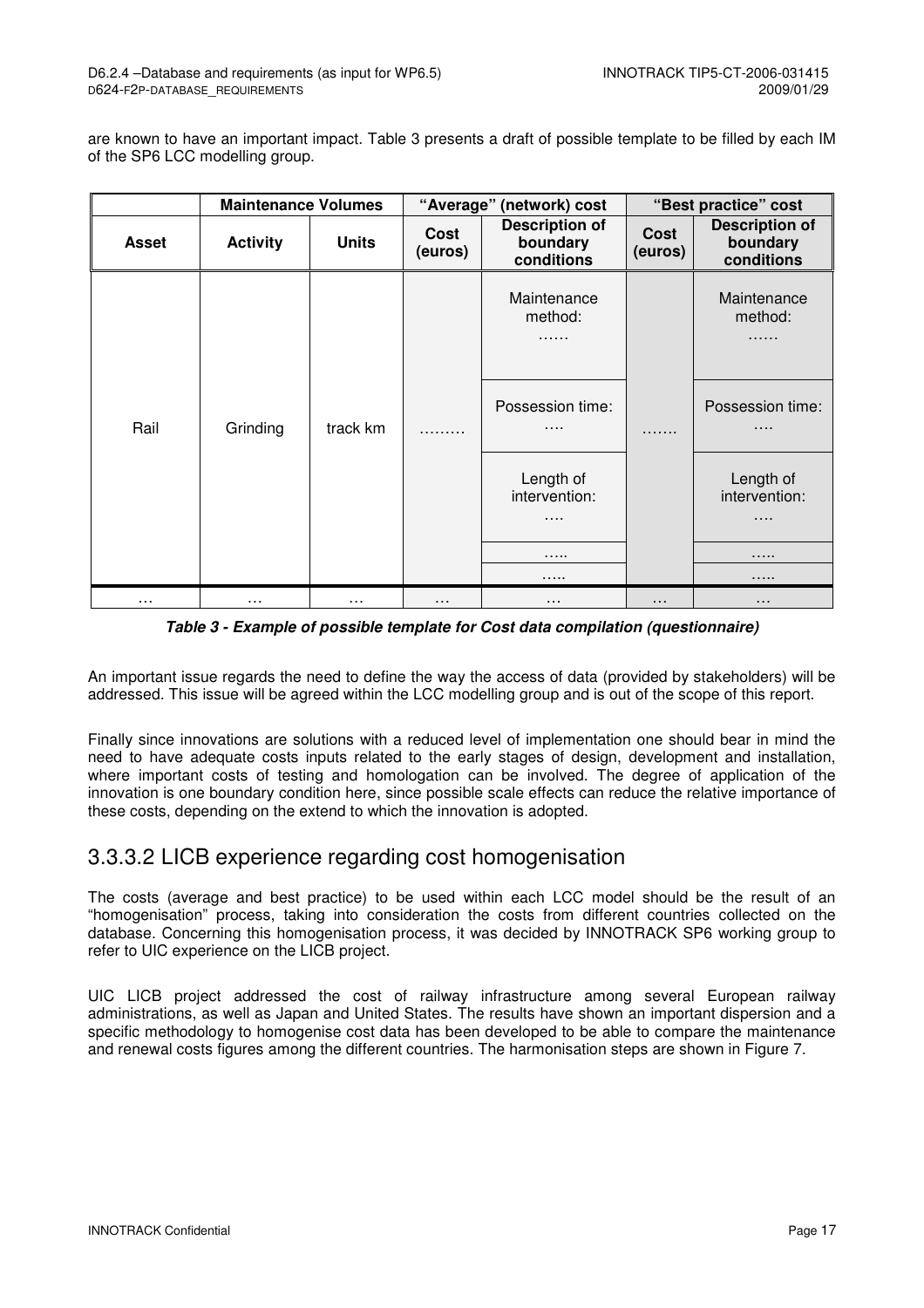

**Figure 7 - LICB harmonization steps** 

For INNOTRACK cost database homogenisation, particular attention should be paid to material costs and labour costs.

Figure 8 shows that there is an important variability among the purchase cost of most of the track components: according to LICB, the variations on material costs are in the range of +/- 30% among the countries involved on the benchmark.



**Figure 8 - Relative variation of the cost of track components in Europe, according to LICB study** 

Source: provided by UIC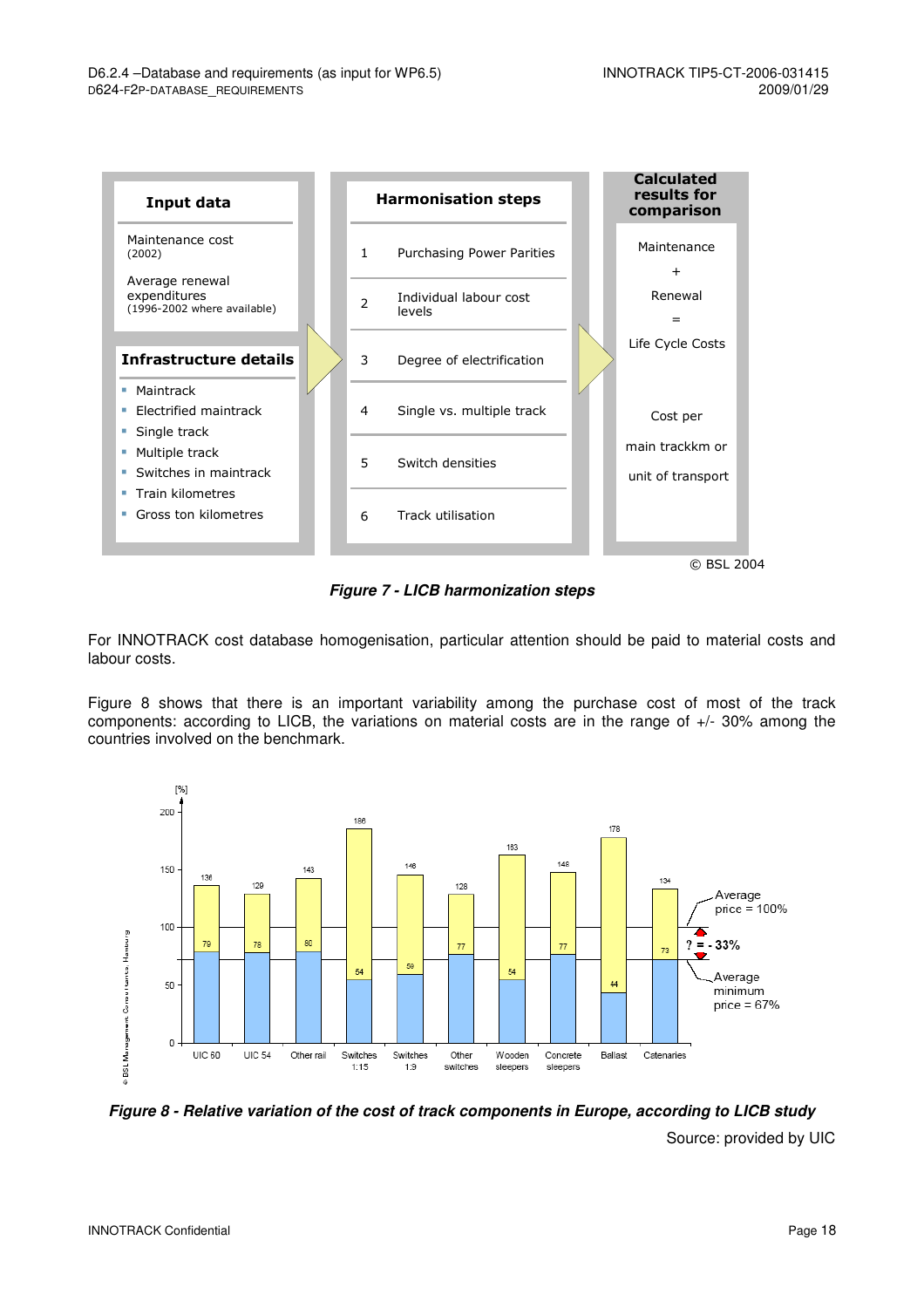Concerning labour<sup>2</sup> costs, LICB have proposed coefficients of adjustment with a variability that can be up to 10%, as shown in next Figure 9 (labour factors). The reference labour cost considered in this case is of 40.000 Euros per full time employee and year.

| Anonym                                                         | C     | D     | E     | F     | Ν     | Q     | U     |
|----------------------------------------------------------------|-------|-------|-------|-------|-------|-------|-------|
| <b>LABOUR COSTS</b>                                            |       |       |       |       |       |       |       |
| Labour factor                                                  | 1,08  | 0,96  | 1,13  | 0,96  | 0,84  | 1,12  | 1,06  |
| Harmonisation factor<br>(Maintenance, labour costs)            | 1,05  | 0,97  | 1,09  | 0,97  | 0,90  | 1,08  | 1,03  |
| Harmonisation factor<br>(Renewal, labour costs)                | 1,04  | 0,99  | 1,03  | 0,99  | 0,95  | 1,04  | 1,02  |
| Maintenance total<br>[1.000 Euro/main trackkm]                 | 22,14 | 20,49 | 25,36 | 35,59 | 45,83 | 28,24 | 16,73 |
| Maintenance for electrification.<br>[1.000 Euro/main trackkm]  | 1,54  | 1,50  | 2,28  | 4,99  | 2,25  | 0,00  | 0,88  |
| Renewal total<br>[1.000 Euro/main trackkm]                     | 12,89 | 6,97  | 31,62 | 20,87 | 52,30 | 32,08 | 20,00 |
| Renewal for electrification<br>[1.000 Euro/main trackkm]       | 1,71  | 1,35  | 1,14  | 5,44  | 3,15  | 0,00  | 1,05  |
| Maintenance excl. electrification<br>[1.000 Euro/main trackkm] | 20,59 | 18,99 | 23,08 | 30,60 | 43,58 | 28,24 | 15,85 |
| Renewal excl. electrification<br>[1.000 Euro/main trackkm]     | 11,18 | 5,62  | 30,49 | 15,43 | 49,16 | 32,08 | 18,95 |
|                                                                |       |       |       |       |       |       |       |

**Figure 9 - Partial view of LICB spreadsheet with an example of different labour cost factors applied.** 

Source: provided by UIC

Accordingly, also the LICB results concerning the impact of relevant boundary conditions such as possession time and track utilisation should be taken into consideration. Figure 10 and Figure 11 show the impact of these two factors on average maintenance and renewal costs.



**Figure 10 - Impact of track utilisation on maintenance and renewal costs, according to LICB study** 

Source: provided by UIC

-

<sup>&</sup>lt;sup>2</sup> According to LICB, labour represent a significant part of total M&R costs (up to 60% of the costs of main maintenance works and 30% of the costs of renewal works).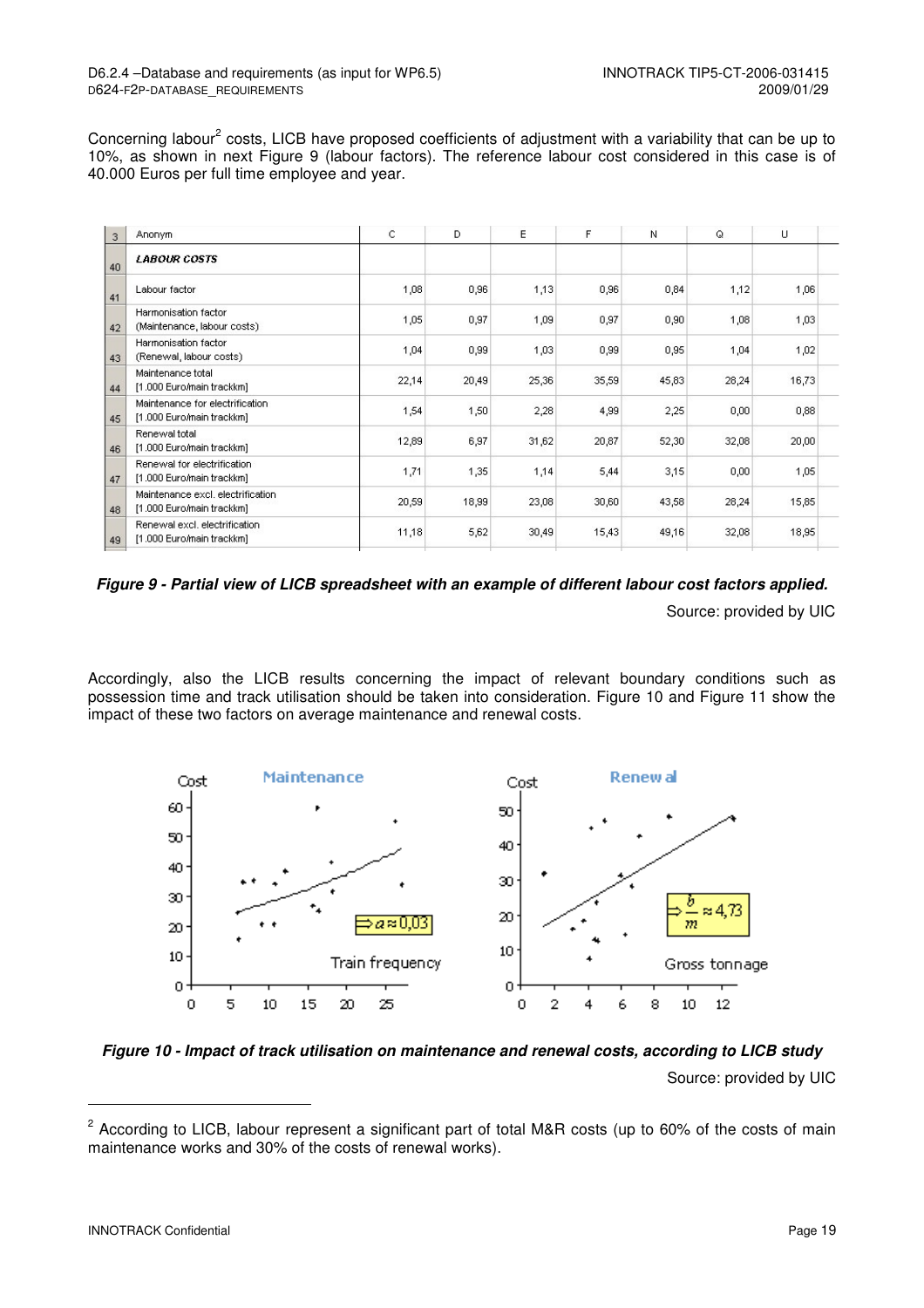

Source: NS-RIB



Source: provided by UIC

### 3.3.3.3 Managing cost data within LCC models (with the D-LCC software)

Within WP6.5, modular LCC models (for innovations and reference systems) will be prepared and applied with INNOTRACK cost figures, after the aforementioned harmonisation procedure.

In parallel, the models will be used by each IM (participating in the SP6 LCC modelling group) to perform calculations with (detailed and/or confidential) national cost data. The models should provide a defined cost structure that allows an easy incorporation of the cost information. Cost information can be easily imported with the chosen<sup>3</sup> software D-LCC associating each unit cost to a given global variable. The import of the required variables can be easily performed using the "import wizard" command of the D-LCC software and selecting import "globals" (Figure 12).

l

 $3$  After benchmark and testing of different software, deliverable D6.2.2/3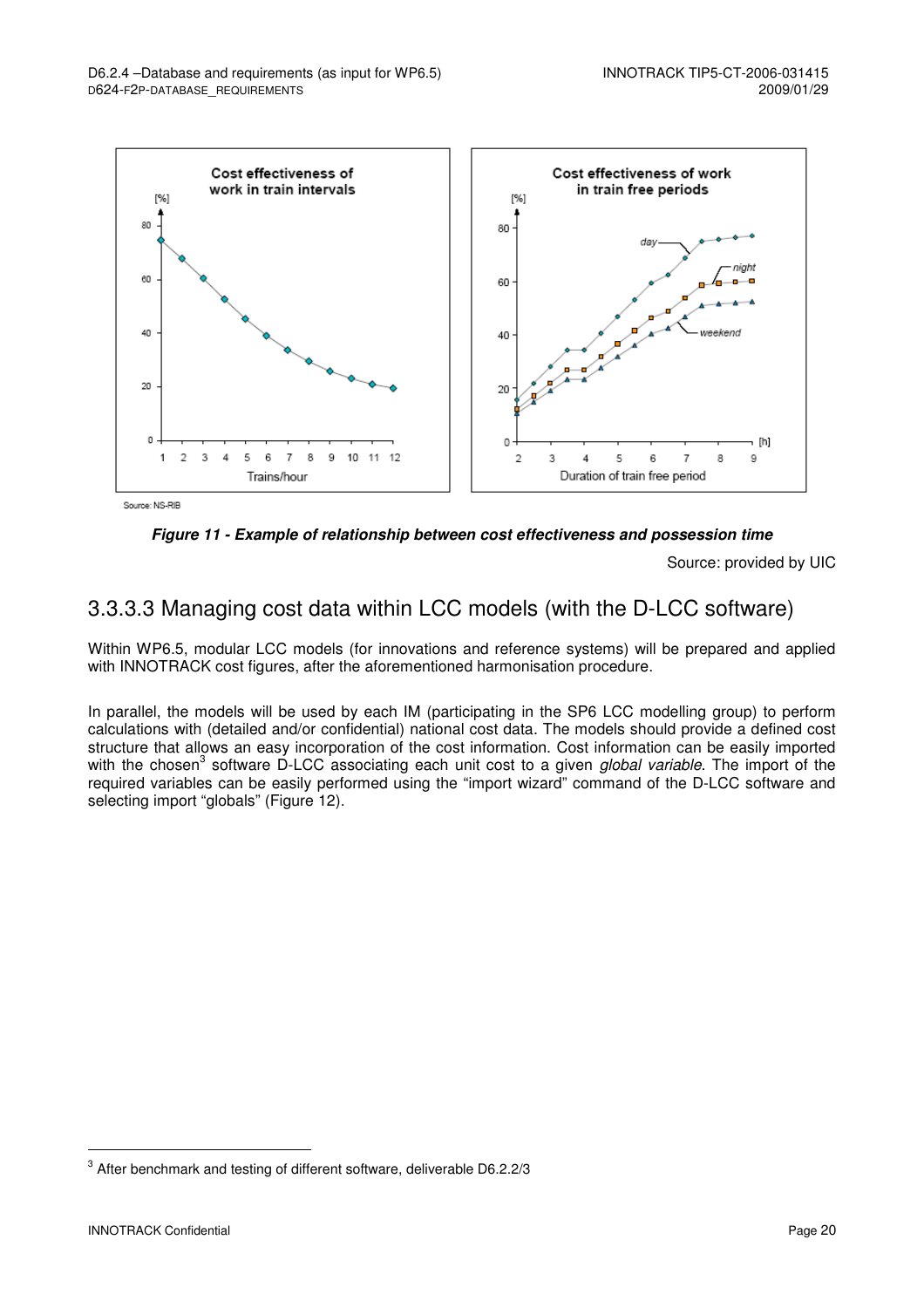| <b>Import Wizard</b>                                                                                          |        |        |                                             |        |
|---------------------------------------------------------------------------------------------------------------|--------|--------|---------------------------------------------|--------|
| Type the file name and path of the file you'd like to import.<br>Or click Browse to view all available files. |        |        |                                             |        |
| Specify data source                                                                                           |        |        |                                             |        |
| File name and path                                                                                            |        |        |                                             |        |
| C:\VBdev\DLCC\Import Examples\diccexp.txt                                                                     |        |        | Browse                                      |        |
| Specify worksheet / table source                                                                              |        |        |                                             |        |
| diccexp.txt                                                                                                   |        |        | <b>▽</b> First Row Contains Column Headings |        |
| <b>Import</b> of                                                                                              | Script |        |                                             |        |
| What kind of data are you importing?                                                                          |        |        | You can choose a script from the list       |        |
| Product Tree                                                                                                  |        | (None) |                                             |        |
| Product Tree                                                                                                  |        |        |                                             |        |
| μź<br>Globals                                                                                                 |        |        |                                             |        |
| Help                                                                                                          | Cancel | < Back | Next                                        | Finish |

**Figure 12 - D-LCC Import wizard main screen** 

To put this into practice it seems recommendable to have cost elements of the models using an easily understandable nomenclature. As an example, a list of variable numbers could be associated to each of the costs to be used (previous Table 2). An excel spreadsheet should be sent with an indication of the global number, the type of cost and an explanation of the cost involved, as shown on the example of Figure 13.

|                          | Global nº | Cost element      | Description of cost                                                         | Boundary conditions           |
|--------------------------|-----------|-------------------|-----------------------------------------------------------------------------|-------------------------------|
| Maintenance<br>activity  | ලුවා5     | Grinding cost 0,3 | Cost of grinding per km of<br>track, with average metal<br>removal of 0.3mm | Track possession: 4 to 5h<br> |
|                          | G3)14     | .                 |                                                                             | .                             |
| Material /component cost |           |                   |                                                                             |                               |

#### **Figure 13 - Example of variable "Global" numbering to facilitate cost import.**

The necessary improvements of the import functionality of the software have been identified (after D6.2.2/3) and sent to the software developer: the new D-LCC version with the required modifications should be available at the end November 2008.

### 3.4 Step C – Calculation and Sensitivity analysis

### 3.4.1 Required innovations (after D.6.2.2/3) for LCC calculation within WP6.5

D6.2.2/3 evaluated existing LCC tools. The work of the SP6 LCC modelling group defined the software D-LCC as best suited for INNOTRACK calculations, on the condition that the provider (ALD) agreed to introduce some key improvements.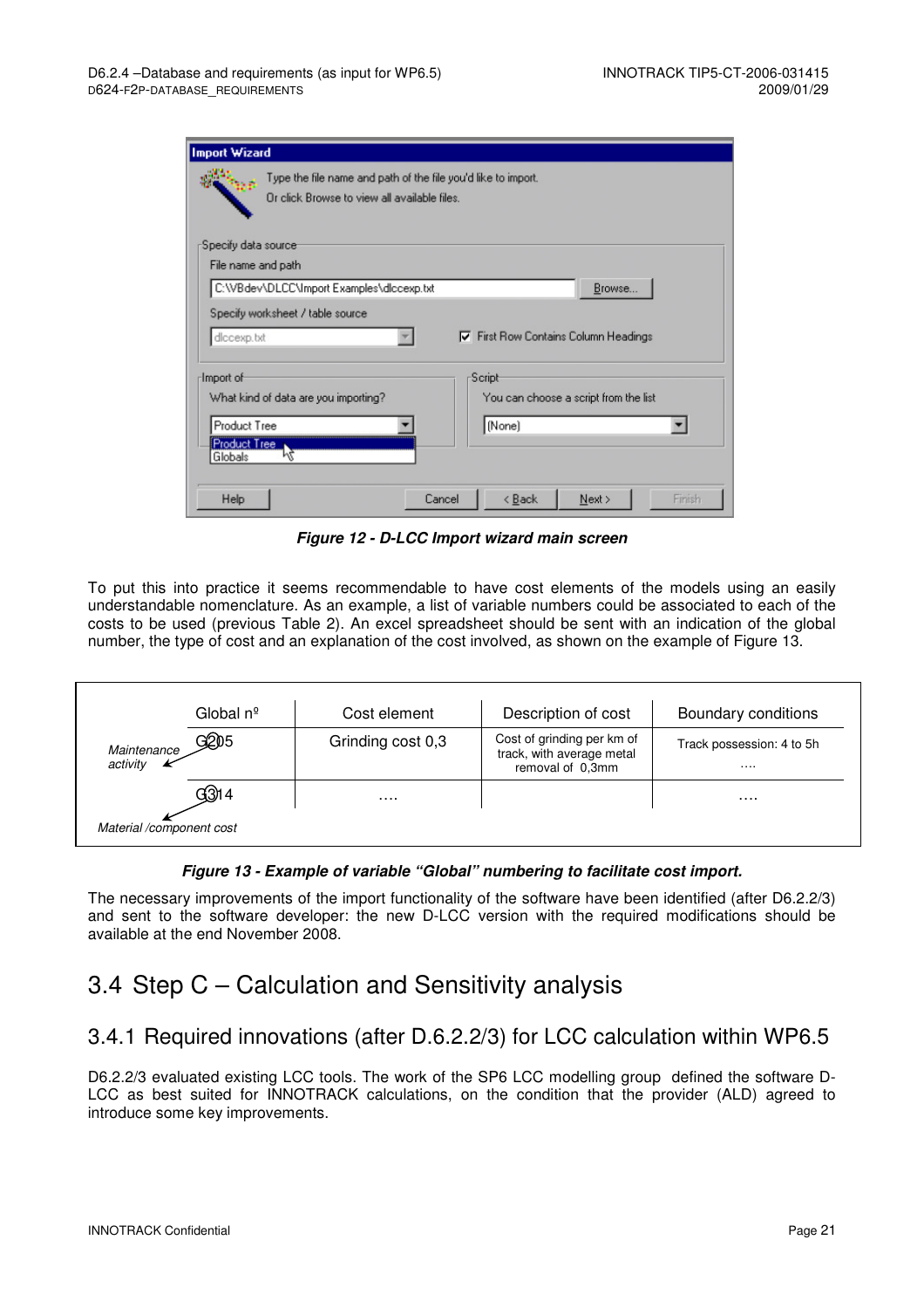After further D-LCC analysis among SP6 members, it was proposed to enlarge the D-LCC improvements requirements. These include at present the following:

General improvements:

- Incorporate a Monte-Carlo simulation (probabilistic output)
- Enable target cost as results
- Incorporate the calculation of Annuity factor
- Improvement on the output results (figures, reports to export to excel)
- Allow the possibility to "lock" a given model so the database is not changed/deleted by mistake
- Improve comparability and "check process" of inputs and detection of errors
- Improve the importability of variables from database
- Introduce an "undo" function to facilitate the input of data

#### Global variables:

- Extend the name field and allow multiple name changes (when importing a global only pay attention to the reference number).
- Add a column on global variables to include the source of the data
- Add a column for date

#### Formula:

- Extension of the character restriction within the formulas
- Make possible to lock the formulas (to avoid possible accidental changes among different IM users)
- Incorporate function "round up"

#### $CRS<sup>+</sup>$

- Improve distribution functions / time dependent functions, in order to allow different intervals among one item
- Enable introducing stochastic variables
- Improve the link of CBS elements (e.g. maintenance) with the PBS (components)

#### **Tables**

- Enable the import of a table (e.g. from excel)
- Enable table numbering starting from 0 (e.g. TBL(0,...))

One of the key aspects that can constitute a powerful innovation on railway track LCC modelling is the development of a probabilistic LCC analysis (instead of common deterministic sensitivity analysis), using the required Monte-Carlo simulation toolbox. The next section presents some guidelines on how to apply this probabilistic LCC analysis and its usefulness to assess INNOTRACK innovation.

#### 3.4.2 Probabilistic analysis for INNOTRACK LCC estimations using Monte Carlo Simulation

Although sensitivity analysis is performed very often, LCC estimations are usually based on deterministic values for each input variable considered, lacking more knowledge on the robustness of these estimations and associated design and maintenance decisions. Therefore, a more comprehensive method to assess the uncertainty associated with input variables is needed.

The Monte Carlo simulation technique is a largely used method to assess uncertainty associated with any variable (output variable) that depends on a set of variables (input variables), knowing the uncertainty associated with them. Monte Carlo simulation involves assuming that input variables are no longer deterministic but random variables, and thus defining proper probability distributions to model these variables. In fact, this method has been gaining popularity, thanks to modern computer power, replacing more straight-forward methods as sensitivity and scenario analysis.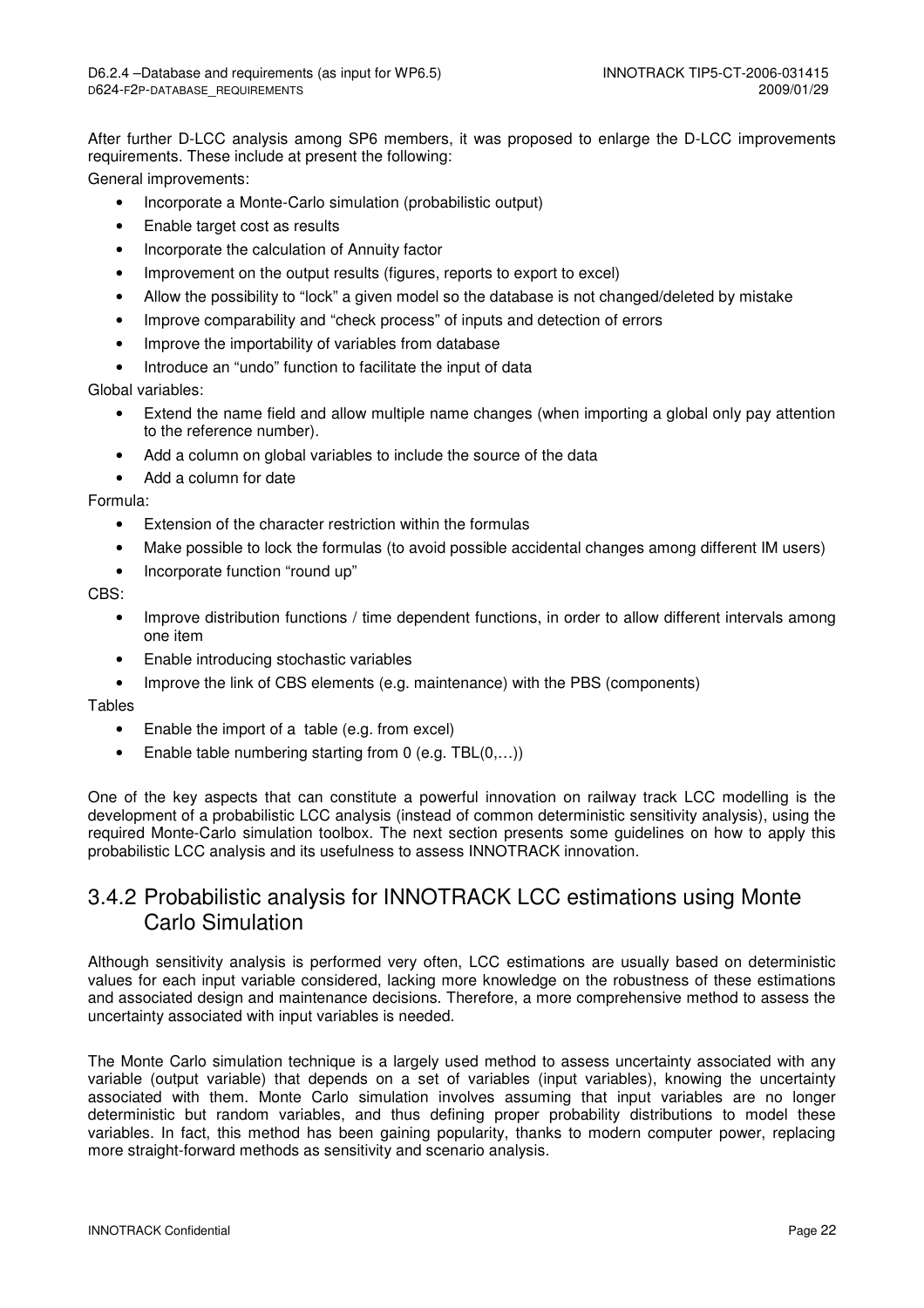Note that uncertainty can never be entirely eliminated as most systems are open systems in interaction with an external environment, and there will always be a lack of information or knowledge with respect to this interplay. In the Railway infrastructure, the degradation process of its components of track and other systems is definitely the crucial uncertainty source, and associated costs are related with non-availability of infrastructure. Therefore, the uncertainty of RAM (Reliability, Availability and Maintainability) parameters may be the most relevant in assessment uncertainty related with of LCC estimations. Nevertheless, other variables (e.g. maintenance and construction costs, interest rate) may be also important sources of uncertainty, whereas some of them may not influence to a greater extent the total LCC uncertainty.

As mentioned before, to perform Monte Carlo simulation proper probability distributions should be assigned to input random variables. Two different approaches are typically taken: expert-based estimations and historical data based estimations. Historical data based estimations are usually performed using statistical methods, as goodness-of-fit tests and independence tests<sup>4</sup>.

Next Figure 14 illustrates the main steps of Monte Carlo simulation method.



#### **Figure 14 - Monte-Carlo simulation method**

The first step is identifying the output variable formula, meaning defining the mathematical equation that estimate the output variable  $(Y)$  given the input variables. In the second step, the input random variables  $\llbracket (X]_i$  are identified, assuming that the possible remaining variables are deterministic  $\llbracket d_i \rrbracket$ . Afterwards, probability distributions are assigned to input random variables. Note that this step may require comprehensive data analysis, goodness-of-fit tests and independence tests, in order to define the joint probability density function of the input random variables  $\mathbb{I}(f]_{X_1,X_2,\ldots,X_n}$ , In the fourth step, random number generation is processed for each input variable, whereas in the fifth step an output value is calculated using the mathematical relation defined in step 1. The fourth and fifth steps are then repeated a high number of times so that the generated probability density function (sixth step) is reliable<sup>5</sup>. Note that each time, different random numbers for input variables are generated, and a new output value is calculated in each iteration, and therefore a set of values for the output variable is obtained  $(y_1, y_2, ..., y_m)$ . In the sixth step, the

-

<sup>&</sup>lt;sup>4</sup> Independence tests to test if input random variables are mutually independent are particularly important so that the generation of random numbers is facilitated, as the joint probability density function factorizes into the product of their marginal density functions.

<sup>&</sup>lt;sup>5</sup> The main foundation of the Monte Carlo simulation reliability is the Law of Large Numbers, which states that the frequency of occurrence of a random event converges to a limit called probability of that given event, as the number of trials increases. Therefore, it can be demonstrated that the resulting frequency distribution of output values converges to its real distribution, if the number of trials increases.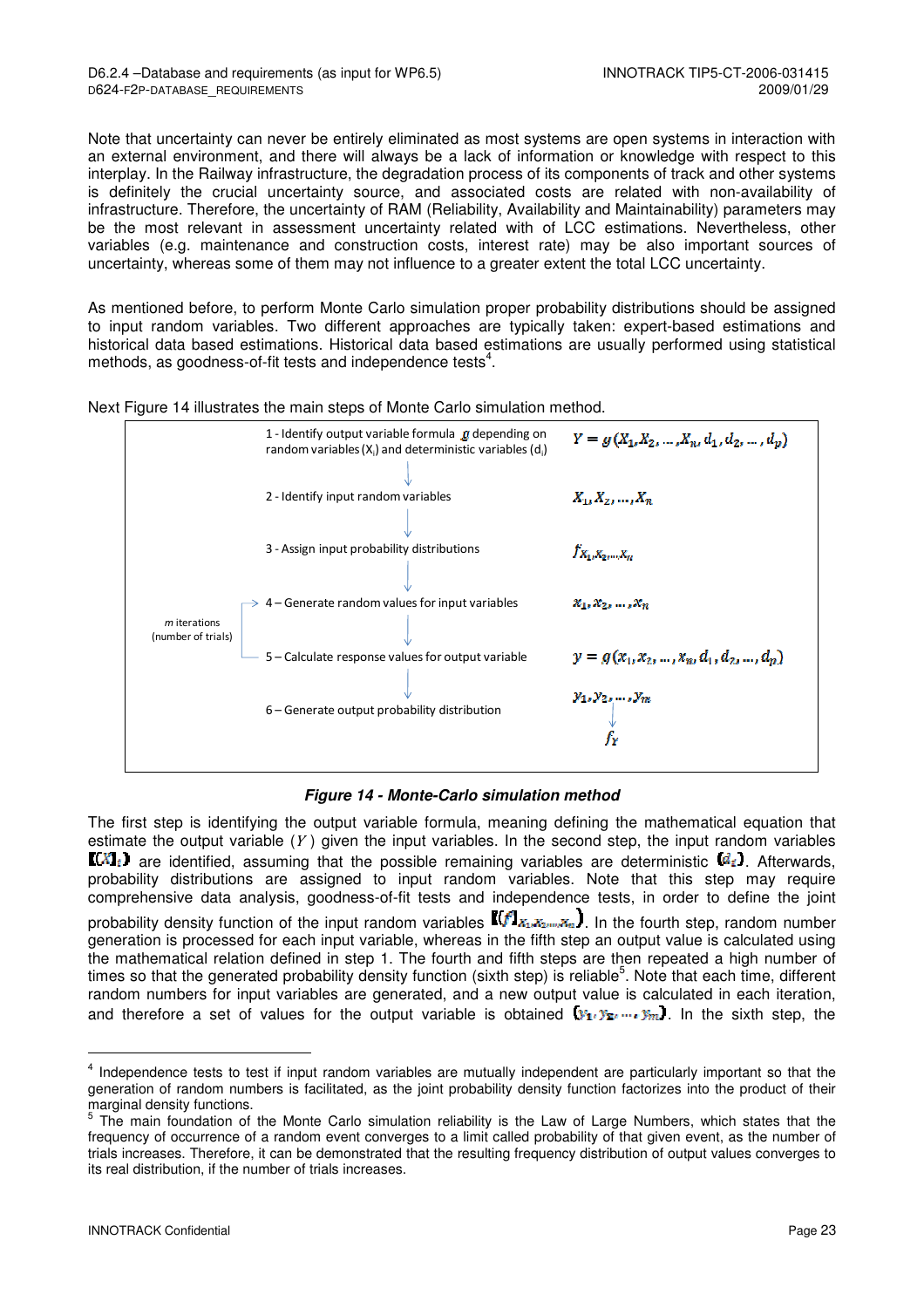probability density function of the output variable is generated using the set of values for the output variable. Note that goodness-of-fit tests may be Monte Carlo simulation method can deal with all kinds of input (discrete, continuous, stochastic, fuzzy, etc). Many runs are made using a random generator (each run delivers an independent observation).

The most typical probability distributions used to model input variables are: the uniform distribution, the triangular distribution, the normal distribution (see Figure 15), and also the exponential distribution, the Weibull distribution and the log-Normal distribution.



**Figure 15 - Example of common probability distributions.** 

Expert-based estimations are usually modelled as triangular random variables, similarly to what happens in PERT (Project Evaluation and Research Technique), or using a beta distribution. An approach used to set the distribution parameters is the three-estimate approach, consisting of asking an expert to make three estimations: a most likely value, an optimistic value and a pessimistic value, and using them to calculate distribution parameters. The most likely value should be seen as the most realistic estimation, whereas the optimistic and pessimistic values are unlikely but possible if everything goes well or badly respectively. Concerning historical data based estimations, the probability distribution which best fits the historical data should be used to model that input variable.

The Monte Carlo simulation method may be understood as a variance-reducing technique of simulation, and in this context more complex approaches can be used to generate random numbers, combining it with stratified methods of sampling. Nevertheless, modern computer power permits to run Monte Carlo simulation without using these stratified methods of sampling.

Finally, it is important to mention that this technique may be extremely helpful in order to compare alternatives projects or design and maintenance decisions. In these cases, Monte Carlo simulation output would be for example the probability distribution for the LCC of a project (or its net present value), which should be compared to the probability distribution for the LCC of an alternative project, also given by Monte Carlo simulation. Therefore, the probability that the alternative project LCC exceeds the initial project LCC can be estimated.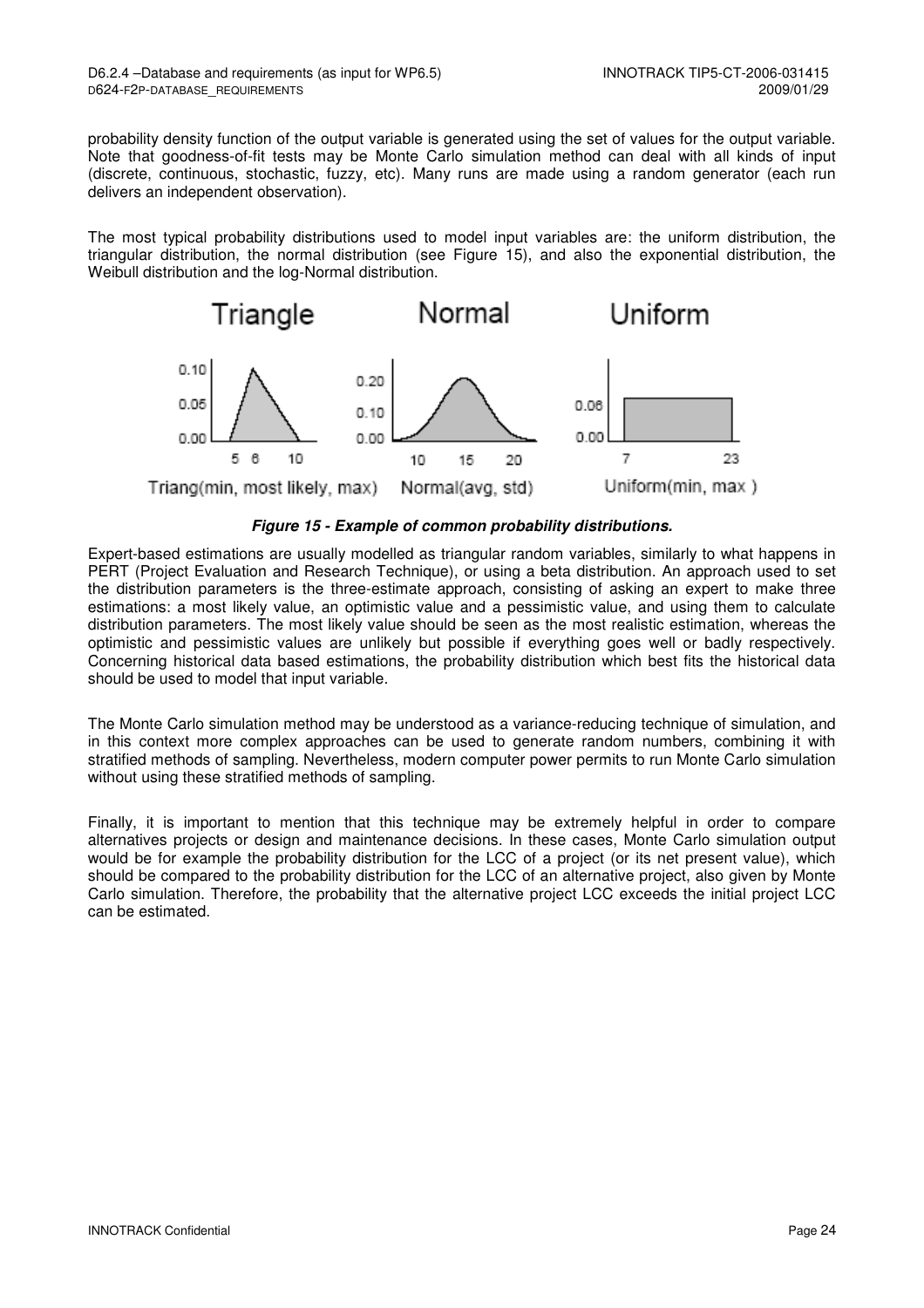

LCC probability distributions



#### 3.4.3 Example of application of probabilistic analysis

Now, a very simple example will be discussed in order to show how the Monte Carlo simulation can help to support a decision-making process when dealing with different design/operating options. Imagine we want to choose one design/operating option from 2 alternative solutions from a life-cycle cost perspective (life-cycle, LC, equal to 3 years), using a probabilistic approach:

Imagine we know that the main elements of total life-cycle cost for those solutions are:

- The initial cost for preliminary engineering and construction  $-IC$
- Maintenance costs for each year  $(v)$   $MC$
- Operating costs for each year  $\bullet$   $\circ$   $\circ$

In the Figure 1, the first step to run Monte Carlo simulation was identifying the output variables formula, depending on random variables and deterministic variables. As we are analyzing 2 alternative solutions from a life-cycle cost perspective, we have to include the main elements of total life-cycle cost in the formula of the  $LCC$  (output variable), respectively discounted given a discount rate  $\{r\}$ .

$$
LCC = \sum_{y=0}^{LC} LCC(y) = IC + \sum_{y=0}^{LC} \frac{MC(y) + OC(y)}{(1+r)^y}
$$

Next Table 4 shows the expected values for each variable presented above for both solutions (A and B). Note that solution A has an expected *LCC* value lower than solution B. A deterministic approach would suggest to choose solution A has it has a total life-cycle cost.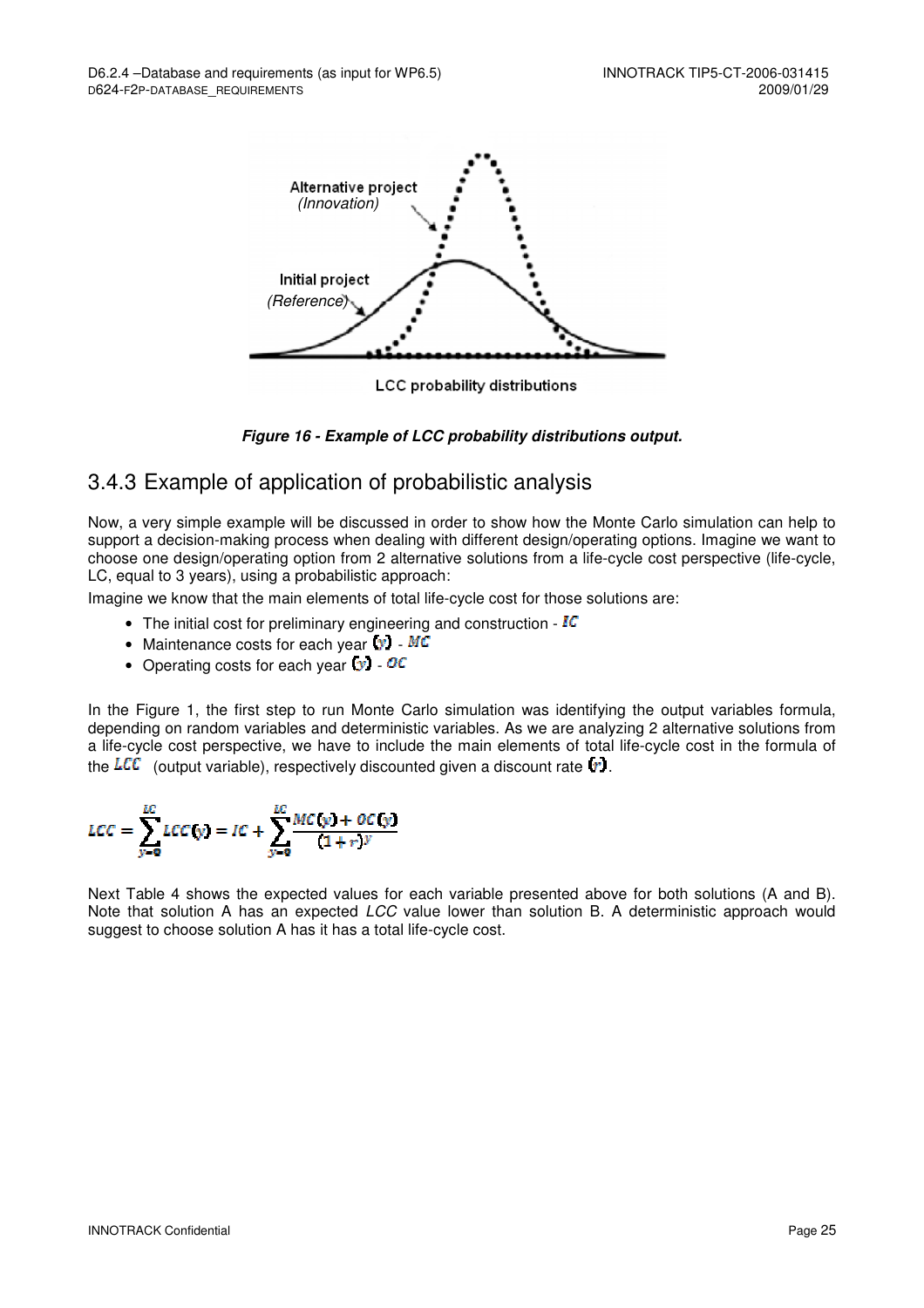| Solution<br>Α |    | Year |             |    |  | Solution<br>B |     |
|---------------|----|------|-------------|----|--|---------------|-----|
|               | 0  | 1    | 2           | 3  |  |               | 0   |
| $IC$ (ME)     | 40 | 0    | $\mathbf 0$ | 0  |  | $IC$ (ME)     | 60  |
| $MC$ (ME)     | 10 | 10   | 10          | 10 |  | $MC$ (ME)     | 8   |
| OC(ME)        | 6  | 6    | 6           | 6  |  | OC(ME)        | 4   |
| LCC           | 56 | 15   | 14          | 13 |  | LCC           | 72  |
| r             | 6% |      |             |    |  | r             | 6%  |
| LCC           | 99 |      |             |    |  | LCC           | 104 |

| Solution<br>Α | Year |    |                |    | Solution    | Year |    |                |             |
|---------------|------|----|----------------|----|-------------|------|----|----------------|-------------|
|               | 0    | 1  | $\overline{2}$ | 3  | В           | 0    | 1  | $\overline{2}$ | 3           |
| $IC$ (ME)     | 40   | 0  | 0              | 0  | $IC$ (ME)   | 60   | 0  | 0              | $\mathbf 0$ |
| $MC$ (ME)     | 10   | 10 | 10             | 10 | $MC$ (ME)   | 8    | 8  | 8              | 8           |
| OC(ME)        | 6    | 6  | 6              | 6  | OC(ME)      | 4    | 4  | 4              | 4           |
| LCC           | 56   | 15 | 14             | 13 | LCC         | 72   | 11 | 11             | 10          |
| $\mathbf r$   | 6%   |    |                |    | $\mathbf r$ | 6%   |    |                |             |
| LCC           | 99   |    |                |    | LCC         | 104  |    |                |             |

**Table 4 - Expected LCC estimations for solution A and solution B (deterministic approach)** 

However, the deterministic approach does not take into account the uncertainties associated with the estimations for each variable. In this example, each variable will be considered stochastic, though some variables could be modelled as deterministic variables. Therefore, we will have to quantify the uncertainty associated with each variable using the Monte Carlo simulation technique, by assigning input probability distributions to random variables based on an expert estimation or historical data.

In this example, we will assume that:

$$
Project A
$$
\n
$$
Project B
$$
\n
$$
10C
$$
\n
$$
11C
$$
\n
$$
12C
$$
\n
$$
13C
$$
\n
$$
14C
$$
\n
$$
15C
$$
\n
$$
16C
$$
\n
$$
17C
$$
\n
$$
18C
$$
\n
$$
19C
$$
\n
$$
10C
$$
\n
$$
19C
$$
\n
$$
10C
$$
\n
$$
10C
$$
\n
$$
10C
$$
\n
$$
10C
$$
\n
$$
10C
$$
\n
$$
10C
$$
\n
$$
10C
$$
\n
$$
10C
$$
\n
$$
10C
$$
\n
$$
10C
$$
\n
$$
10C
$$
\n
$$
10C
$$
\n
$$
10C
$$
\n
$$
10C
$$
\n
$$
10C
$$
\n
$$
10C
$$
\n
$$
10C
$$
\n
$$
10C
$$
\n
$$
10C
$$
\n
$$
10C
$$
\n
$$
10C
$$
\n
$$
10C
$$
\n
$$
10C
$$
\n
$$
10C
$$
\n
$$
10C
$$
\n
$$
10C
$$
\n
$$
10C
$$
\n
$$
10C
$$
\n
$$
10C
$$
\n
$$
10C
$$
\n
$$
10C
$$
\n
$$
10C
$$
\n
$$
10C
$$
\n
$$
10C
$$
\n
$$
10C
$$
\n
$$
10C
$$
\n
$$
10C
$$
\n
$$
10C
$$
\n
$$
10C
$$
\n
$$
10C
$$
\n
$$
10C
$$
\n
$$
10C
$$
\n
$$
10C
$$
\n
$$
10C
$$
\n
$$
10C
$$
\n

Note that Maintenance costs for each year  $(y)$  – MC  $(y)$  – are independent random variables, and that operating costs for each year  $\ddot{v}$  –  $\ddot{v}$  – are also independent random variables for each solution. Moreover, initial cost and discount rate are also assumed independent random variables for each solution.

Running Monte Carlo simulation for  $m = 1000$  trials, we get a collection of  $y_1, y_2, ..., y_m$ , that is a sample of the real distribution of the output variable  $\mathbf{W}$ . Then, we may generate the output probability distribution. Normally cumulative distribution functions are computed, instead of density probability functions, to limit computational difficulties.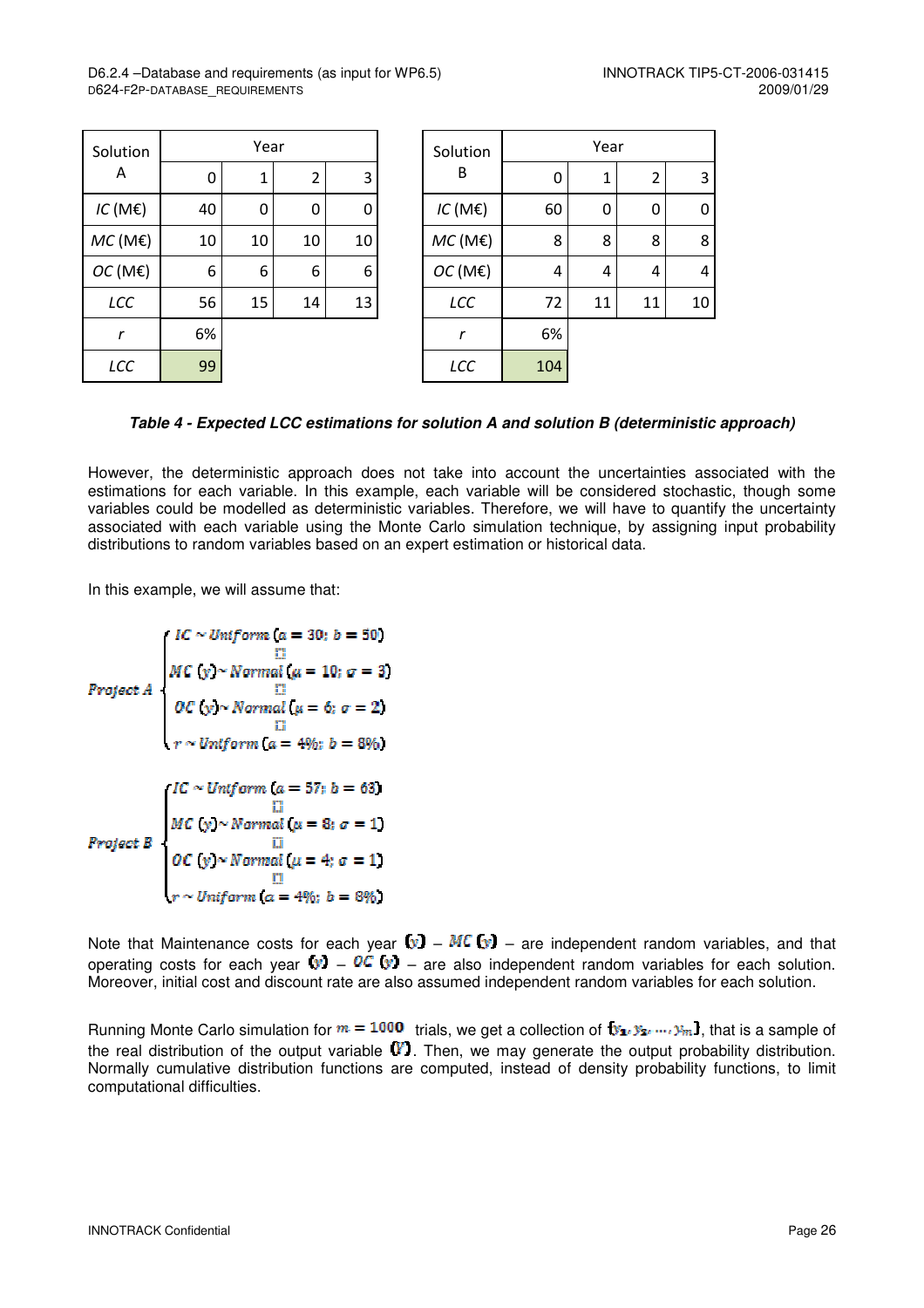

**Figure 17 - Cumulative distribution functions for solution A and B obtained from Monte Carlo simulations.** 

As seen in Figure 17, solution A has a higher life-cycle cost (LCC) than solution B for percentiles higher than approximately 81%. Note that, in terms of expected values (percentile 50%), table 2 has showed that solution A has a lower LCC (99 compared to 104). In the simulation these values are slightly different as Table 5 below shows.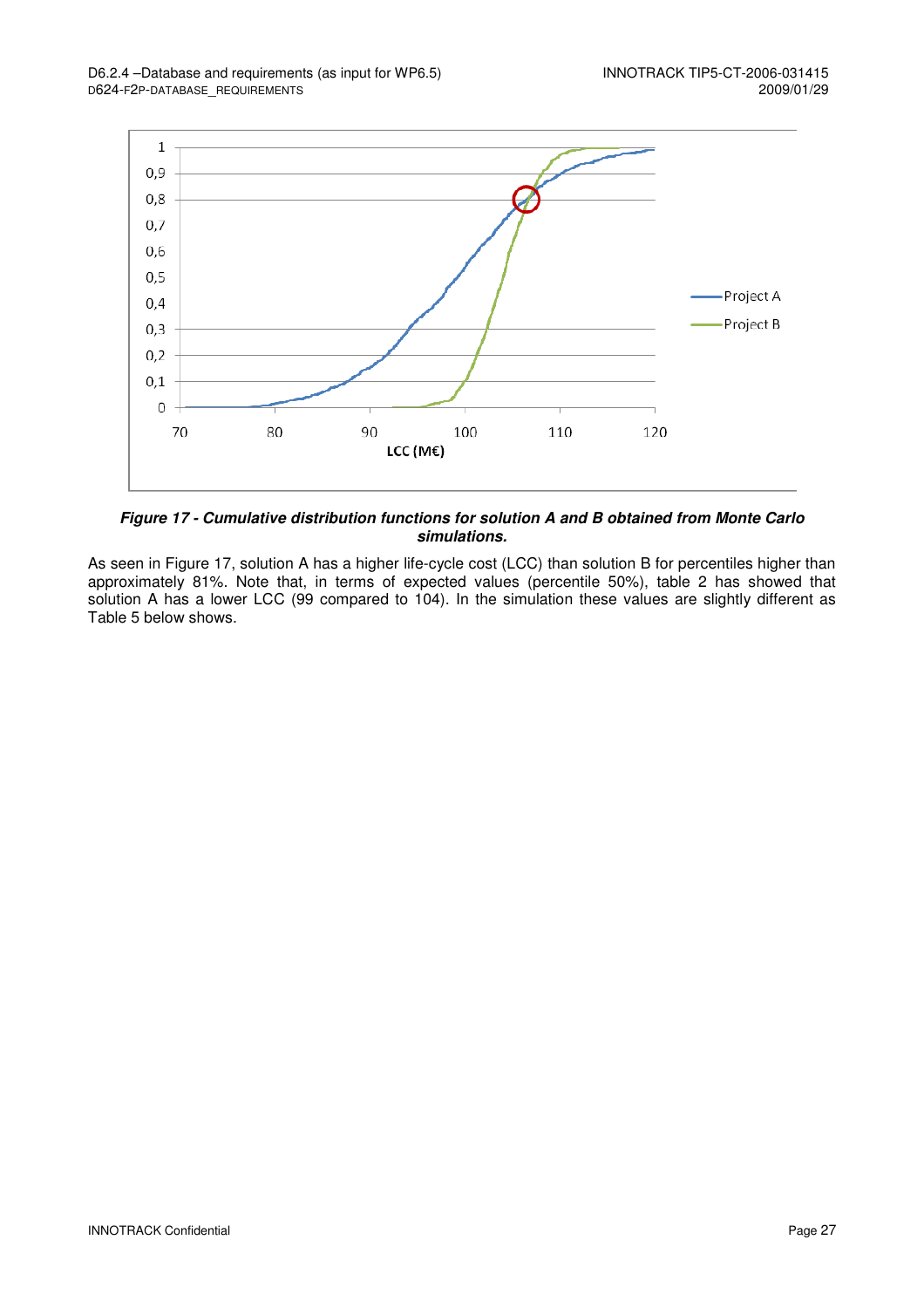|                      | LCC (M€)   |            |          |  |  |  |
|----------------------|------------|------------|----------|--|--|--|
| <b>Statistics</b>    | Solution A | Solution B | $A - B$  |  |  |  |
| Minimum              | 70,55      | 92,35      | $-21,80$ |  |  |  |
| Maximum              | 131,24     | 116,12     | 15,12    |  |  |  |
| Average              | 98,99      | 103,98     | $-4,99$  |  |  |  |
| <b>Std Deviation</b> | 8,90       | 3,24       | 5,67     |  |  |  |
| <b>Percentile</b>    |            |            |          |  |  |  |
| 5%                   | 84,12      | 98,92      | $-14,81$ |  |  |  |
| 10%                  | 87,52      | 99,85      | $-12,33$ |  |  |  |
| 15%                  | 89,62      | 100,66     | $-11,04$ |  |  |  |
| 20%                  | 91,60      | 101,18     | $-9,58$  |  |  |  |
| 25%                  | 92,94      | 101,77     | $-8,82$  |  |  |  |
| 30%                  | 94,04      | 102,23     | $-8,19$  |  |  |  |
| 35%                  | 95,37      | 102,66     | $-7,30$  |  |  |  |
| 40%                  | 96,90      | 103,10     | $-6,20$  |  |  |  |
| 45%                  | 97,97      | 103,52     | $-5,55$  |  |  |  |
| 50%                  | 99,16      | 104,00     | $-4,84$  |  |  |  |
| 55%                  | 100,15     | 104,35     | $-4,19$  |  |  |  |
| 60%                  | 101,25     | 104,65     | $-3,40$  |  |  |  |
| 65%                  | 102,55     | 105,15     | $-2,60$  |  |  |  |
| 70%                  | 103,65     | 105,62     | $-1,96$  |  |  |  |
| 75%                  | 104,85     | 106,15     | $-1,30$  |  |  |  |
| 80%                  | 106,46     | 106,65     | $-0,19$  |  |  |  |
| 85%                  | 107,94     | 107,35     | 0,59     |  |  |  |
| 90%                  | 110,10     | 108,06     | 2,05     |  |  |  |
| 95%                  | 113,99     | 109,19     | 4,79     |  |  |  |

**Table 5 - Statistics for Solution A and Solution B obtained from Monte Carlo Simulation** 

Although the deterministic approach (expected values) indicates to choose solution A (99 < 104), its LCC has a higher uncertainty than solution B LCC, and there is an estimated risk of 19% (100% - 81%) that solution A LCC may be higher than solution B LCC.